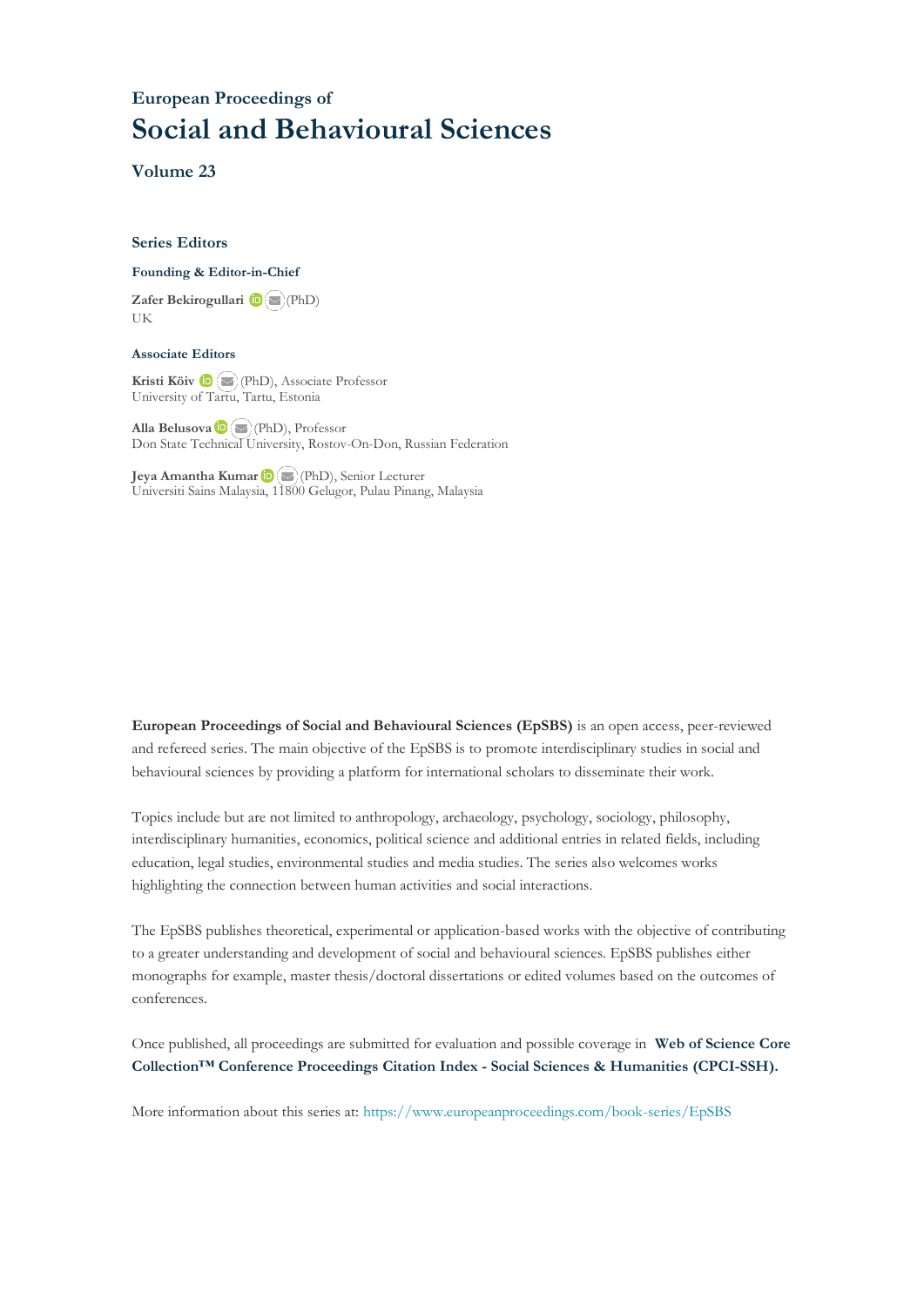# EDUCATION FACING CONTEMPORARY WORLD ISSUES

Selected, peer-reviewed papers from the Edu World (Edu World 2016), 04-05 November 2016, Pilesti – Romania

Edited by:

EmanuelSoare D, Claudiu Langa

Editor(s) Affiliation(s):

**Emanuel Soare, Associate Professor PhD.** University of Pitesti, Romania

**Claudiu Langa** University of Pitesti, Romania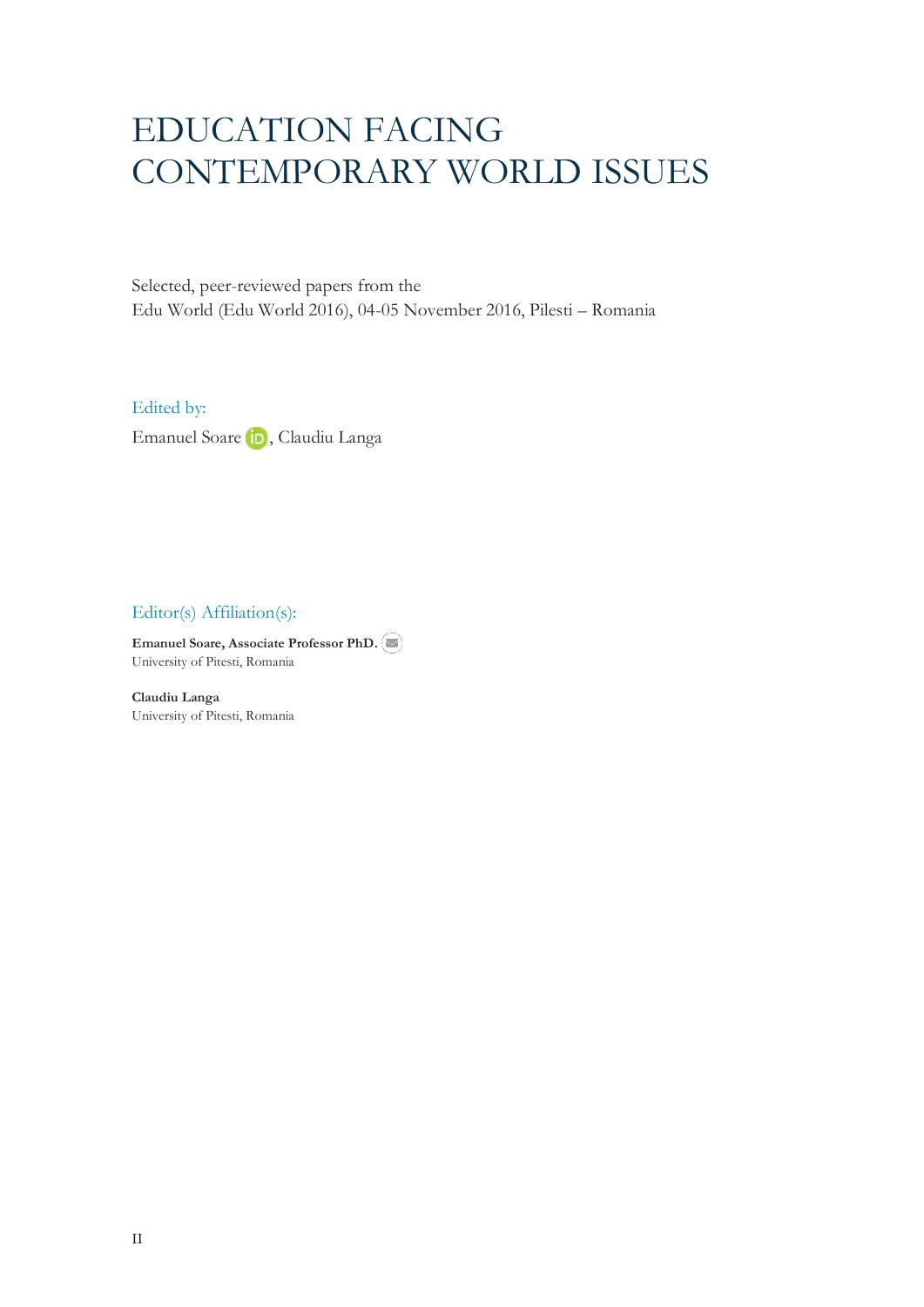

ISSN: 2357-1330 (online). European Proceedings of Social and Behavioural Sciences ISBN: 978-1-80296-022-8 (e-book) EDUCATION FACING CONTEMPORARY WORLD ISSUES [https://doi.org/10.15405/epsbs\(2357-1330\).2017.5.2](https://doi.org/10.15405/epsbs(2357-1330).2017.5.2)



© The Editor(s) and The Author(s) 2017. This is an open access book distributed under the Creative Commons CC License BY-NC-ND 4.0. Unported License, permitting all non-commercial use, distribution, and reproduction in  $\overline{ND}$ any medium, provided the original work is properly cited.

This book is published by the registered company Future Academy which is registered under the ISO London Limited. The registered company address is: 293 Green Lanes, Palmers Green, London, United Kingdom, N13 4XS Reg. Number: 9219513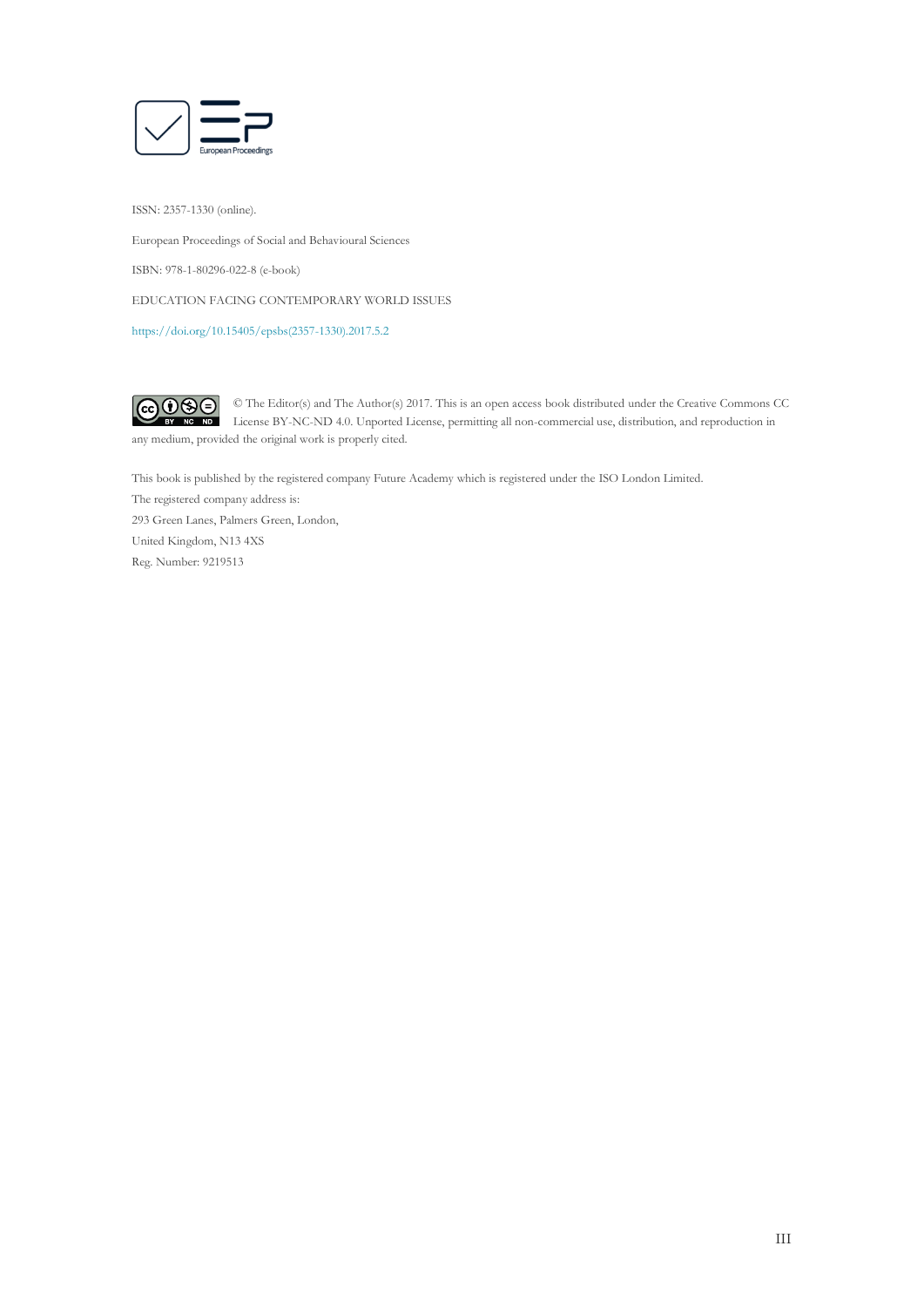# **Table of Contents**

# **No: 1**

Title: Integrative Learning Pathways in Competence Based Curriculum *Pages 1-6* Author(s): **Emanuel Soare**

#### **No: 2**

Title: The Impact of Social Environment on Scholar Activities of Primary School's Pupils *Pages 7-14* Author(s): **Claudiu Langa**, Cristina Langa

# **No: 3**

Title: Management of University Study Programs from Theory to Practice *Pages 15-22* Author(s): **Liliana Ezechil**

#### **No: 4**

Title: Current Challenges in Validation of Informal Learning (Vinfl) In Europe *Pages 23-31* Author(s): **Georgios K. Zarifis**, Achilleas Papadimitriou

# **No: 5**

Title: Importance of Ecotourism at Students in Teaching Practice *Pages 32-38* Author(s): **Helena Maria Sabo**, Mircea Muresianu

# **No: 6**

Title: Democracy, Discrimination and Mobbing in The Romanian Educational System *Pages 39-46* Author(s): **Helena Maria Sabo**

#### **No: 7**

Title: Why Referencing PISA in the Romanian Rhetoric on Educational Reform Demands Caution *Pages 47-54* Author(s): **Mihaela Mitescu Manea**

#### **No: 8**

Title: Concepts of Early Childhood Care for Development in Romanian Education *Pages 55-60* Author(s): **Emil Lazăr**

# **No: 9**

Title: The Dysfunctional Paradigms of Romanian Education *Pages 61-68* Author(s): **Petru Lisievici**

# **No: 10**

Title: Adherence to Recovery Exercise Program of Scapulohumeral Articulation After Breast Cancer Surgery *Pages 69-78* Author(s): **Dina-Magdalena Puscas**, Patriciu Achimas-Cadariu, Catalin Vlad, Florina Pop, Simona Tache

# **No: 11**

Title: Educational Policies in Spain. The Current Linguistic Panorama of the Valencian Community *Pages 79-85* Author(s): **Silvia-Maria Chireac**, Anna Devís

#### **No: 12**

Title: Perspectives on Essential Interrogations - Values and Directions to Improve Educational Practice *Pages 86-90* Author(s): **Ioan Neac***ș***<sup>u</sup>**

# **No: 13**

Title: Intercultural Education and Its Role in The Society of the Future *Pages 91-100* Author(s): **Maria Pescaru**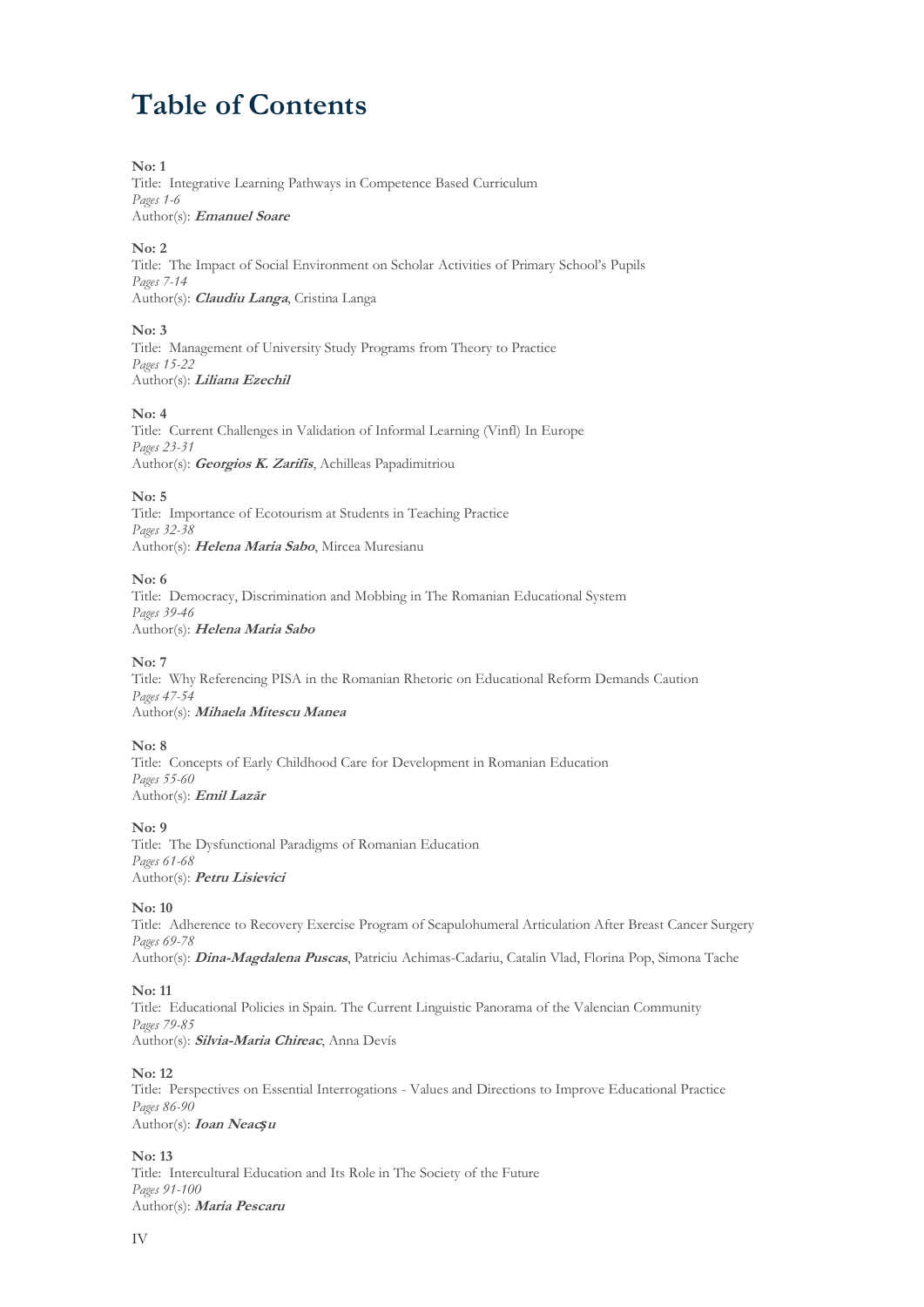**No: 14** Title: The Learning Situation and The Professional Options of The Students *Pages 101-106* Author(s): **Florica Or***ț***an**

#### **No: 15**

Title: Specific Approach of Special Education in Turkey *Pages 107-114* Author(s): Marin Drămnescu, **Vladimir Enăchescu**

#### **No: 16**

Title: Money metaphors in English and Romanian. A Comparative Approach *Pages 115-125* Author(s): **Herteg Maria-Crina**

#### **No: 17**

Title: Against Any Paradigm in Educational Research *Pages 126-131* Author(s): **Maria Butucea**

#### **No: 18**

Title: Language is Not Only Roots, But Also Wings *Pages 132-141* Author(s): **Esther Kalnisky**, Lea Baratz

#### **No: 19**

Title: The Big Four Levels of the Romanian Teachers Training System *Pages 142-150* Author(s): **Steliana Toma**, Dan Potolea

#### **No: 20**

Title: Pedagogical Normativity *Pages 151-156* Author(s): **Sorin Cristea**

# **No: 21**

Title: About the Systems Theory in the Field of Education Sciences *Pages 157-165* Author(s): **Bogdan N. Nicolescu**, Tudor C. Petrescu

#### **No: 22**

Title: "The Else School", Contributions to Application of the Curriculum at School Level *Pages 166-174* Author(s): **Carmen – Gabriela Bostan**

#### **No: 23**

Title: Quality Management of Education vs Internal Control Management: Efficiency or Bureaucracy? *Pages 175-182* Author(s): **Remus Chină**, Robert Berezovski

#### **No: 24**

Title: Fostering Entrepreneurial Learning in Teacher Education *Pages 183-187* Author(s): **Emanuel Soare**

#### **No: 25**

Title: The Role of the Manager in the Succes of School Organizations *Pages 188-193* Author(s): **Corina Iurea**

#### **No: 26**

Title: School Management and the Quality of the Didactic Process *Pages 194-202* Author(s): **Vasile Molan**

#### **No: 27**

Title: Dental Students Perceptions Regarding Practical and Management Skills and Their Career Aspirations *Pages 203-209* Author(s): Aureliana Caraiane, **Cristina Nicolae**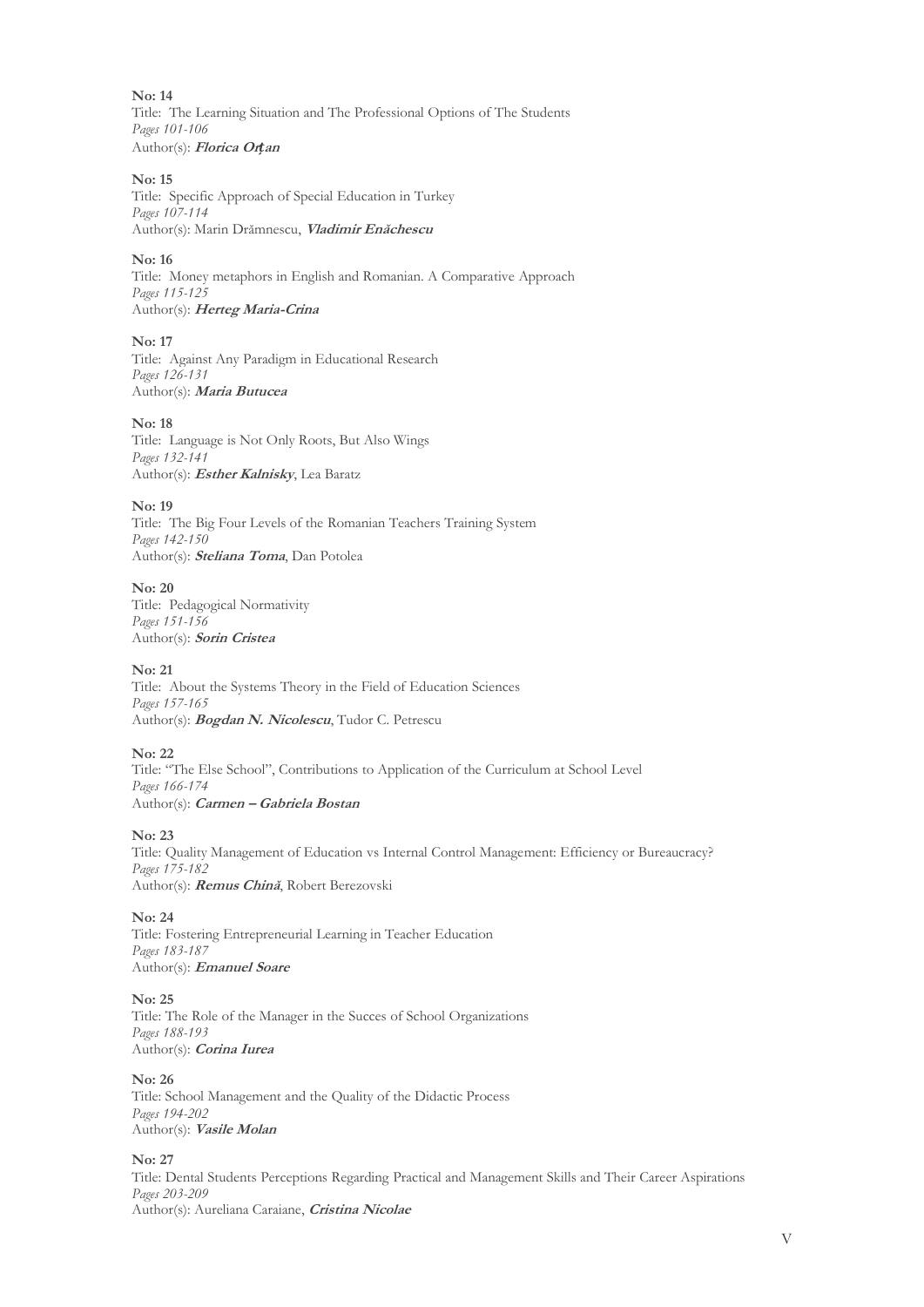**No: 28** Title: Selecting Materials for ESP Classes *Pages 210-218* Author(s): **Costeleanu Mirela**

#### **No: 29**

Title: Psychological Attributes Needed in the It Domain *Pages 219-226* Author(s): **Beatrice Adriana Balgiu**

#### **No: 30**

Title: High Performance Management Practices and Sustainability Outcomes within Higher Education Institutions *Pages 227-240* Author(s): **Elizabeta Mitreva**, Nako Taskov, Hristijan Gjorshevski

#### **No: 31**

Title: From the Pedagogy of the Oppressed to An Educational Policy Model *Pages 241-249* Author(s): **Marioara Rotaru**

#### **No: 32**

Title: The Challenge to Teach Materials Engineering *Pages 250-256* Author(s): **Adriana-Gabriela Plaia***ș***<sup>u</sup>**

#### **No: 33**

Title: The Impact of Innovation On The Performance Of The Modern University *Pages 257-266* Author(s): **Mihaela Diaconu**, Amalia Dutu, Bogdan Georgescu

#### **No: 34**

Title: Initial Training and Inequality in Scientific Research. An Exploratory Survey *Pages 267-275* Author(s): Camelia Staiculescu, **Maria Liana Lacatus**

#### **No: 35**

Title: The Place of Intercultural Education in the Opinion of MA Students *Pages 276-281* Author(s): **Gabriel Albu**

#### **No: 36**

Title: Increasing the Physical Condition Of Students By Playing Handball *Pages 282-290* Author(s): **Elena Balint**

#### **No: 37**

Title: Alexandru Macedonski's Poetics *Pages 291-301* Author(s): **Elena Gagiu-Pedersen**

#### **No: 38**

Title: Metalogisms In Alexandru Macedonski's Lyrical Creation *Pages 302-312* Author(s): **Elena Gagiu-Pedersen**

#### **No: 39**

Title: Factors Affecting The Choice Of Professional Development Of Graduates From Dental Medicine *Pages 313-319* Author(s): **Gheorghe Raftu**

#### **No: 40**

Title: Teacher Education In Nigeria: A Misfit In The Digital Age? *Pages 320-329* Author(s): **Kingsley ChinazaNwosu**, Gabriel Chidi Unachukwu, Chimezie B. Achukwu, Gladys Oby Uzoechina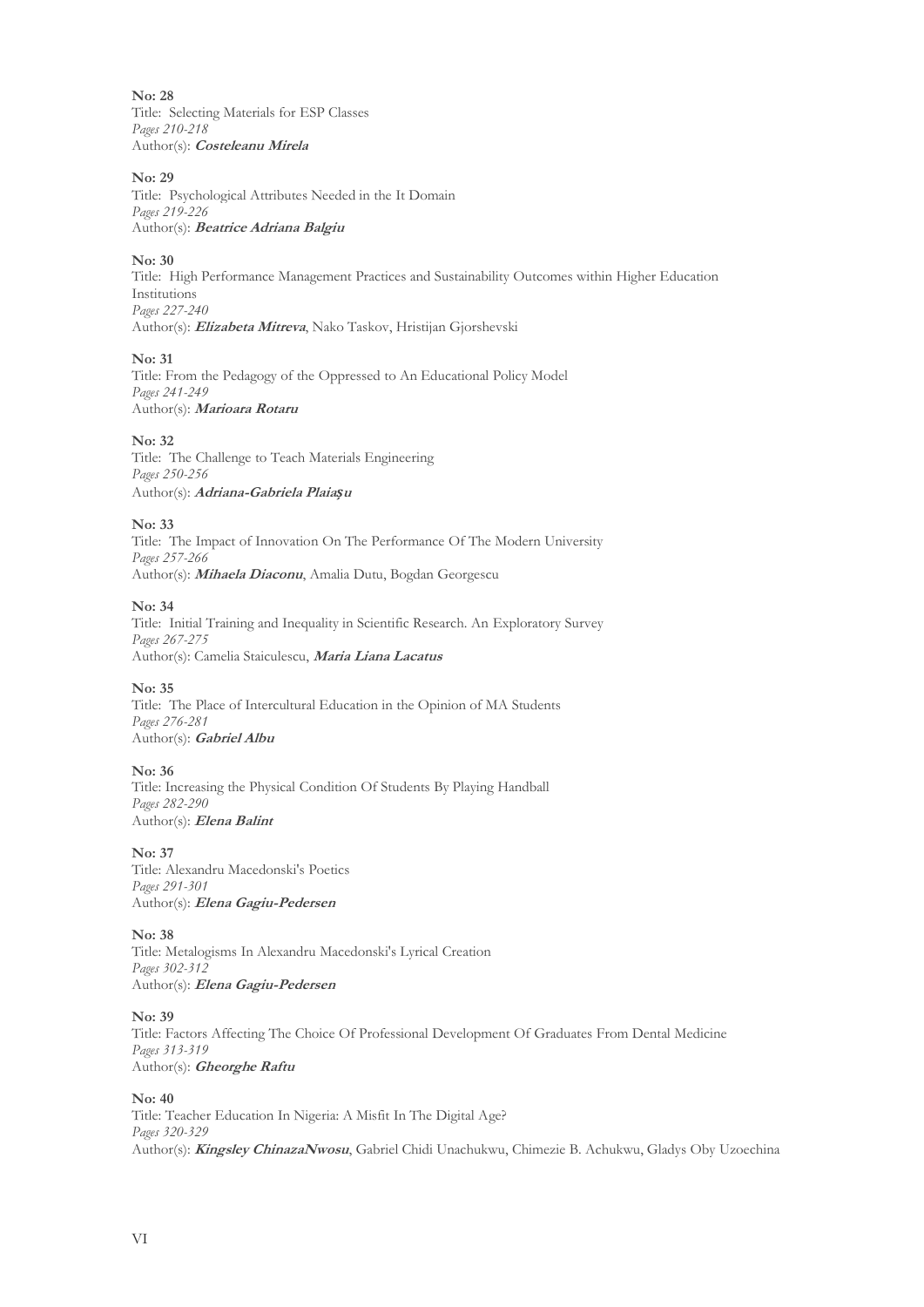**No: 41** Title: Connectivism, A New Learning Theory? *Pages 330-337* Author(s): **Dorin Herlo**

#### **No: 42**

Title: Education for Bioethics Food And For Health By Biological And Natural Sciences *Pages 338-348* Author(s): **Mariana Iancu**

#### **No: 43**

Title: High Scope Approach to Preschool *Pages 349-355* Author(s): **Gabriela Kelemen**

# **No: 44**

Title: Interrelatedness Between Teachers' Evaluation and Continuous Professional Development In Romanian Higher Education *Pages 356-364* Author(s): **Aurelia Stanescu**

#### **No: 45**

Title: Dental Students Attitude Regarding the Clinical Education In Dental Medicine *Pages 365-371* Author(s): Aureliana Caraiane, **Cristina Nicolae**

#### **No: 46**

Title: Analysis of the Factors Influencing Students' Option in Choosing a University *Pages 372-379* Author(s): **Natalia Manea**, Mihaela Purcaru, Nicoleta Daniela Ignat

#### **No: 47**

Title: The Student-Centred Paradigm and the Optimization of the Learning Process *Pages 380-388* Author(s): **Liana Tău***ș***an**

#### **No: 48**

Title: Universal Design in Education *Pages 389-399* Author(s): **Simona Laurian-Fitzgerald**, Carlton J. Fitzgerald

#### **No: 49**

Title: The Utilization of E-Learning Instruments in Consolidation Activities of The Grammar Elements *Pages 400-405* Author(s): **Cristina Loredana Bloju**

#### **No: 50**

Title: Internationalization of Higher Education from Teachers' Point of View *Pages 406-414* Author(s): Anca Luştrea, **Simona Sava**, Claudia Borca

#### **No: 51**

Title: A Practical Performance Comparison Between 802.11n and 802.11ac Standards *Pages 415-422* Author(s): **Radu Tărăbu***ț***ă**, Alin Potorac, Doru Balan, Adrian Graur

#### **No: 52**

Title: Need to Change in Tourism Geography At University *Pages 423-430* Author(s): **Mirela Mazilu**, Mădălina Andrei

## **No: 53**

Title: International Studies: Added Value for Professionalization? *Pages 431-444* Author(s): Ekkehard Nuissl, **Simona Sava**, Laura Malita, Mariana Crasovan, Liliana Danciu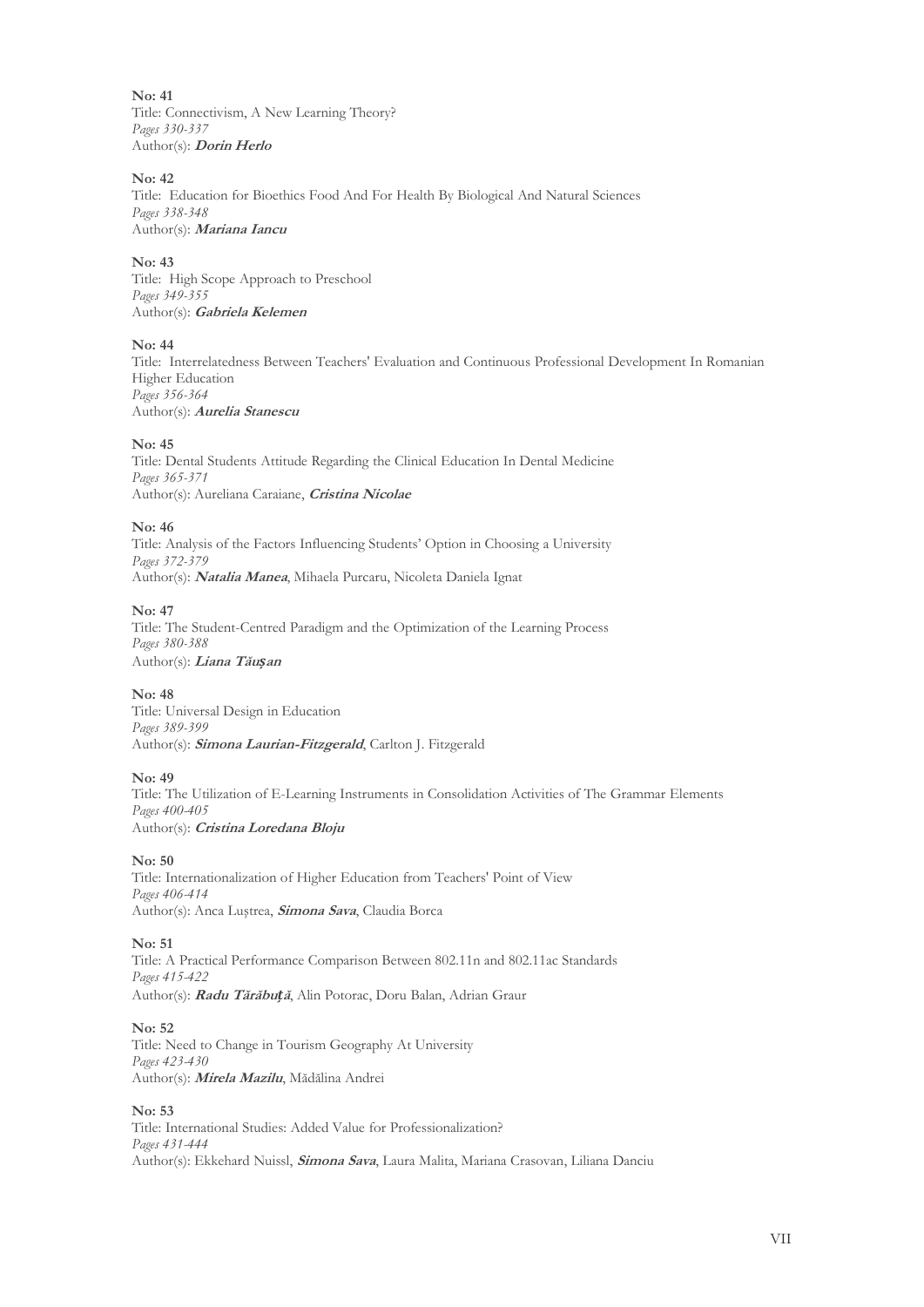Title: The International Relationship History from The Perspective Of The Social Competences *Pages 445-449* Author(s): **Carmen Alexandrache**

#### **No: 55**

Title: From Community to Individual. Re-Thinking Photovoice Methodology for Education Research *Pages 450-459* Author(s): **Loredana Manasia**

# **No: 56**

Title: The Relationship Between Leadership Styles And Pupils' School Results *Pages 460-467* Author(s): Oana Alina Bota, & **Cristina Tulbure**

# **No: 57**

Title: The Role Of Professional Learning Community In Schools *Pages 468-475* Author(s): **Adela Bradea**

#### **No: 58**

Title: The Need for Autonomy Of Teachers In" Playing With Architecture" Project *Pages 476-483* Author(s): **Carmen – Gabriela Bostan**

# **No: 59**

Title: Subjectivity Vs. Subjectivism In School Assessment *Pages 484-490* Author(s): **Otilia Sanda Bersan**

# **No: 60**

Title: Tradition and Modernity in Developing Writing Skills and Technique in Primary School *Pages 491-500* Author(s): **Tatiana Aurora Dina**

# **No: 61**

Title: Digital Textbooks – a False Story About Rewards *Pages 501-507* Author(s): **Emil Stan**

# **No: 62**

Title: Personal Development, A New Romanian Curriculum Subject. Request For An Innovative Approach *Pages 508-514* Author(s): **Lavinia-Aniela Popa**

# **No: 63**

Title: Looking Beyond Students' Language Learning and Attitudes Towards Three Languages In Contact *Pages 515-521* Author(s): José M. Tomás, **Silvia-Maria Chireac**, Irene Fernández

# **No: 64**

Title: Four Key Skills - Reference Framework for Integrated Curriculum *Pages 522-531* Author(s): **Cristina Tripon (***Ț***împău)**

#### **No: 65**

Title: Using Gamification for Teaching Economics In Technical Higher Education: An Exploratory Research *Pages 532-541* Author(s): **Violeta Simionescu**\*, & Simona Mascu

# **No: 66**

Title: Development and Evaluation Of The Pupils' Personality Traits, In The Physical-Education Lesson *Pages 542-551* Author(s): **Raluca Mijaică**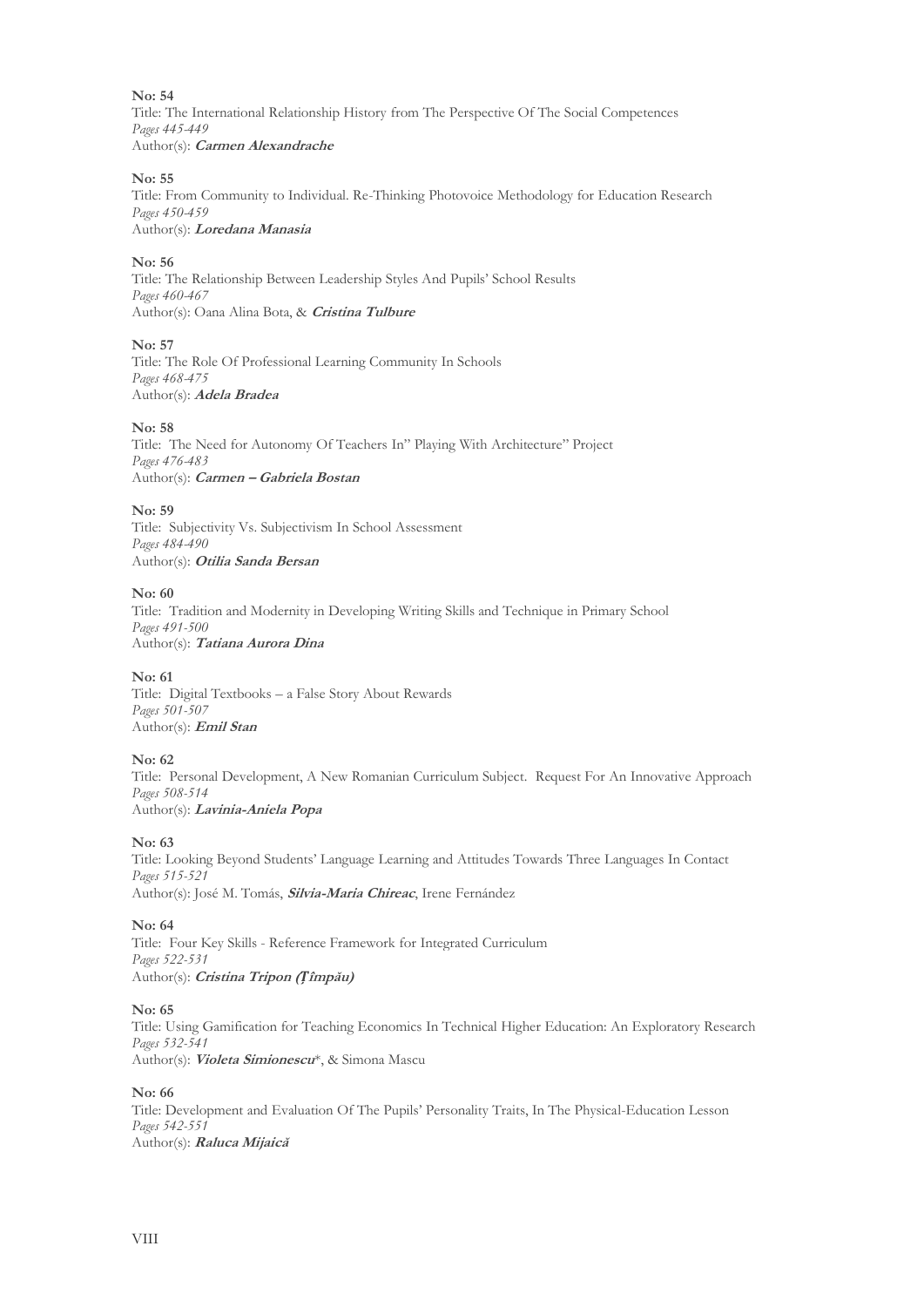**No: 67** Title: The Perception of Students' on History In Non-Educational TV Series *Pages 552-557* Author(s): **Evren Şar İşbilen**

#### **No: 68**

Title: Teaching Architecture to Children. (In)Between Metaphor and Pragmatism *Pages 558-565* Author(s): **Daniela Negri***ș***anu**, Brîndușa Havași, Delia Florescu

#### **No: 69**

Title: Living and Learning Together *Pages 566-571* Author(s): **Monica Cuciureanu**

#### **No: 70**

Title: The Influence of Educational Activities During School Trips in Teaching Young Children *Pages 572-578* Author(s): **Anca Simion**

#### **No: 71**

Title: The Role of Integrated Activities in Building Communication Skills in Primary School *Pages 579-588* Author(s): **Adela Jidveian**

#### **No: 72**

Title: Axiomatic Foundations of Russian Modern Pedagogy. The Contribution of Social Pedagogy *Pages 589-597* Author(s): **Aura Hapenciuc**

#### **No: 73**

Title: Relevance of Training Profiles for High Schools In Relation To Student Motivation *Pages 598-607* Author(s): **Laura Elena Căpi***ț***ă**, Tim Huijgen, Carol Căpiță

#### **No: 74**

Title: The Assessment Culture in Romanian School - Between Innovation and Tradition *Pages 608-613* Author(s): **Mihaela Voinea**

# **No: 75**

Title: Learning to Learn - The "Shadow Competence" *Pages 614-621* Author(s): **Daniela Roxana Andron**

#### **No: 76**

Title: A Study on The Quality of The Initial Teacher Training Programs *Pages 622-627* Author(s): **Mihaela Badea**, Mihaela Suditu

#### **No: 77**

Title: Psychological Development Program: Upgrading Personal and Professional Skills, At Teachers *Pages 628-635* Author(s): **Andreea Laura Bădulescu**

#### **No: 78**

Title: How teacher trainees' defines Moral resilience throughout their teacher educators? *Pages 636-643* Author(s): **Lea Baratz**

#### **No: 79**

Title: The Importance Of New Technology In Rehabilitation Of Pupils With Special Needs *Pages 644-651* Author(s): **Valentin Cosmin Blândul**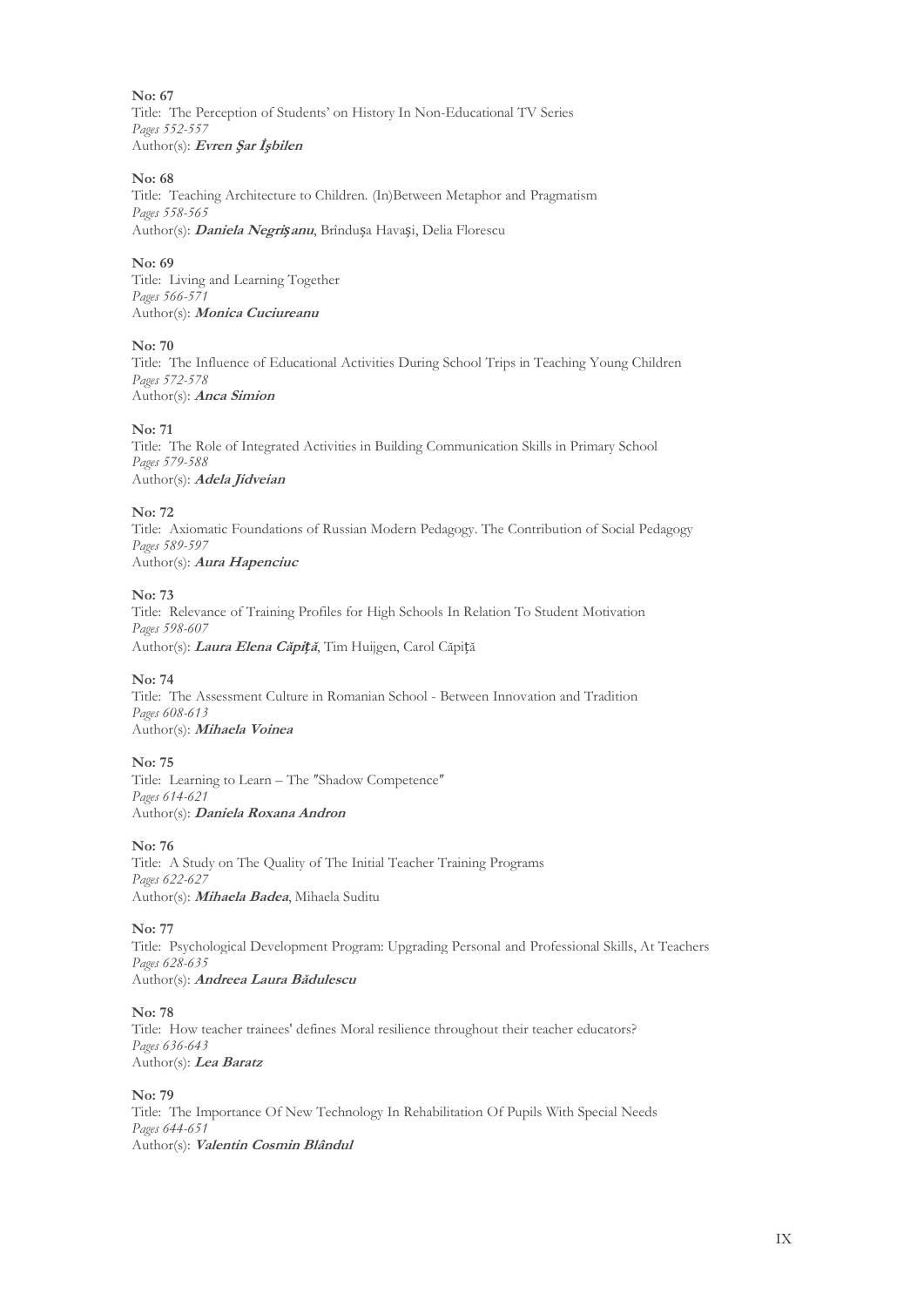Title: Comparative Study On The Identification Of Teachers' Need For Inclusive Education Training *Pages 652-662* Author(s): **Venera-Mihaela Cojocariu**, Nela Tatiana Balint, Mihaela Anghel, Cristuţă Alina – Mihaela

#### **No: 81**

Title: Axiological Options of High-School Teachers – a Comparative Analysis *Pages 663-671* Author(s): **Venera-Mihaela Cojocariu**

#### **No: 82**

Title: Fostering 21st Century Skills For Future Teachers *Pages 672-681* Author(s): **Daniela Cretu**

# **No: 83**

Title: Historical Research - Promoting Critical Thinking To Future Teachers *Pages 682-689* Author(s): **Diana Csorba**

#### **No: 84**

Title: The Teacher of the Generation Z *Pages 690-697* Author(s): **Carmen Sonia Duse**, Dan Maniu Duse

#### **No: 85**

Title: The WebQuest Technique – How To Exploit New Technologies In Training Teachers *Pages 698-704* Author(s): **Ilie Vali**

# **No: 86**

Title: How Do Children Read Before Being Able To Read? Tools For Research *Pages 705-712* Author(s): **Mariona Masgrau Juanola**, Karo Kunde, Margarida Falgàs Isern

#### **No: 87**

Title: The Individual Study – Competence Specific to Students of the Teacher Training Program *Pages 713-721* Author(s): **Dana Jucan**

#### **No: 88**

Title: A Challenge for Teacher Training: Economic Education in Middle School *Pages 722-729* Author(s): Maria Liana Lacatus, **Corina Cace**

# **No: 89**

Title: How Is Childhood Changing? *Pages 730-736* Author(s): **Alina Georgeta Mag**

# **No: 90**

Title: The Continuing Education of Teachers - Present And Perspectives in Romania *Pages 737-745* Author(s): **Nicoleta Elena Mircea**

# **No: 91**

Title: JOBS Project – A Task Based Learning Approach To Teachers` In-Service Training *Pages 746-755* Author(s): **Cosmina Mironov**, Anca Popovici, Elena Ionica

#### **No: 92**

Title: Teaching For Diversity And Inclusion: An Exploratory Approach To Understanding Teachers' Perspectives *Pages 756-763* Author(s): **Mihaela Mitescu Manea**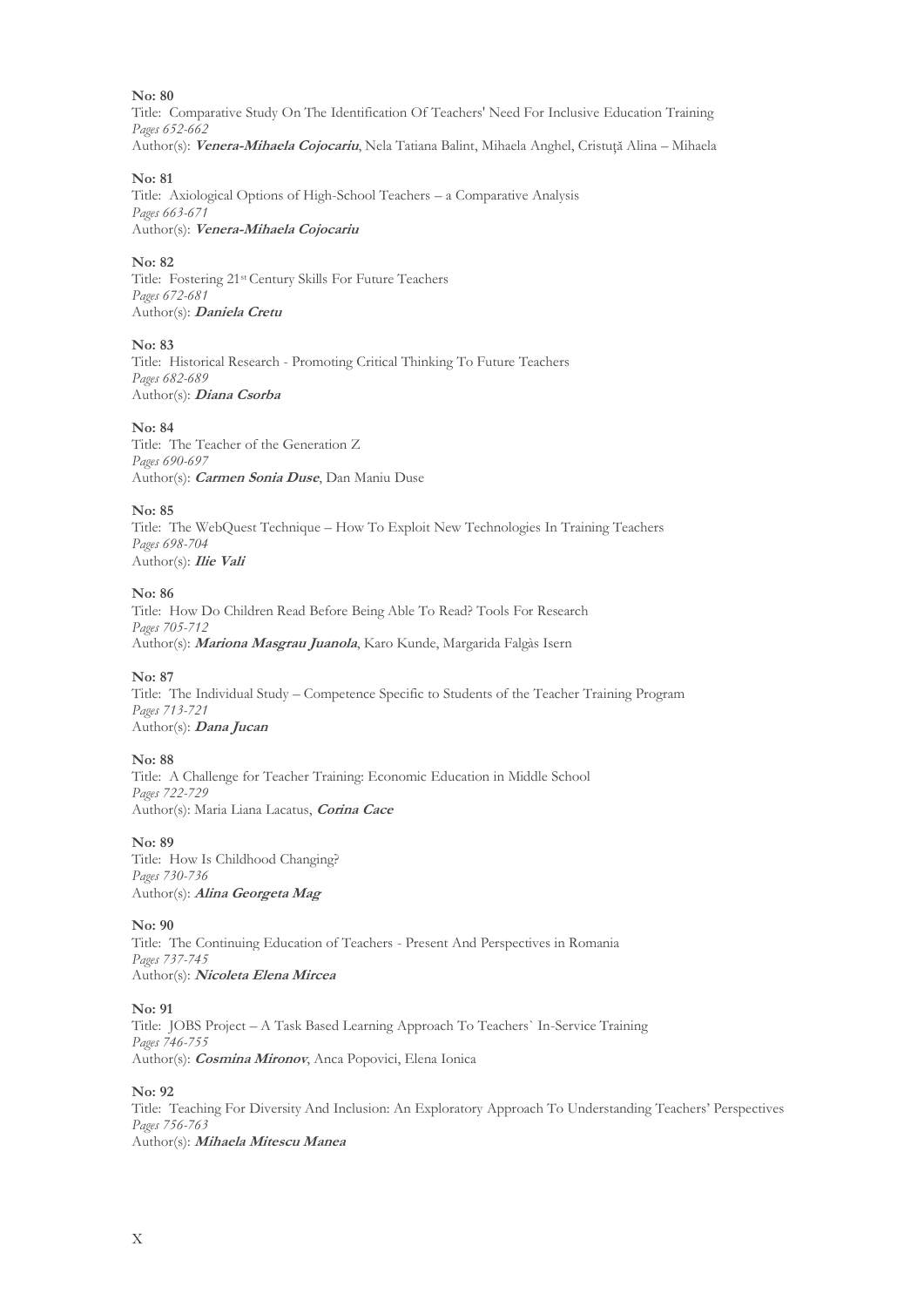Title: Application of The Geographical Research Competency with Students using Interactive Didactic Techniques *Pages 764-771* Author(s): **Florentina Miu**

#### **No: 94**

Title: The Importance of Mastering Pedagogy Knowledge in Initial Teacher Training *Pages 772-780* Author(s): **Adriana Nicu**

#### **No: 95**

Title: Valued Education For A Good Society And A Better Life *Pages 781-789* Author(s): **Crengu***ț***a Lăcrămioara Oprea**

# **No: 96**

Title: Blended Learning and EFL Secondary School Teacher *Pages 790-797* Author(s): **H. B. Patel**

#### **No: 97**

Title: Independent Learning And Reflective Thinking Of The Future Teachers *Pages 798-806* Author(s): Lorena Peculea, **Daniel Andronache**, Muşata Bocoş

#### **No: 98**

Title: The Operationalization of Learning Objectives. An Alternative Interpretative Scenario *Pages 807-817* Author(s): **Cristian Petre**

# **No: 99**

Title: Beyond the Limits Of Professional Development For Teachers: The Romanian Case *Pages 818-826* Author(s): **Oana-Rica Popa**, Norica-Felicia Bucur

#### **No: 100**

Title: Why Do We Mind the Gap between Theory and Practice in TE? *Pages 827-834* Author(s): **Camelia Rădulescu**

#### **No: 101**

Title: Mathematical Modelling in the Teaching-Learning Process in Romania *Pages 835-840* Author(s): **Nicoleta Samarescu**

#### **No: 102**

Title: Science Teachers' Feedback Expressed After Participating in Two Continuous Professional Development Programs *Pages 841-846* Author(s): **Ioana Stăncescu**, Gabriel Gorghiu, Ana-Maria Aurelia Petrescu

#### **No: 103**

Title: Metaphors About Teachers' Role and Didactic Interactions in Primary School *Pages 847-855* Author(s): **Ioana Todor**

#### **No: 104**

Title: The Transdisciplinarity – A Model Of Experiential Learning *Pages 856-861* Author(s): **Sofia Loredana Tudor**

#### **No: 105**

Title: The Specific Of Using Open Resources In Formal Education *Pages 862-867* Author(s): **Sofia Loredana Tudor**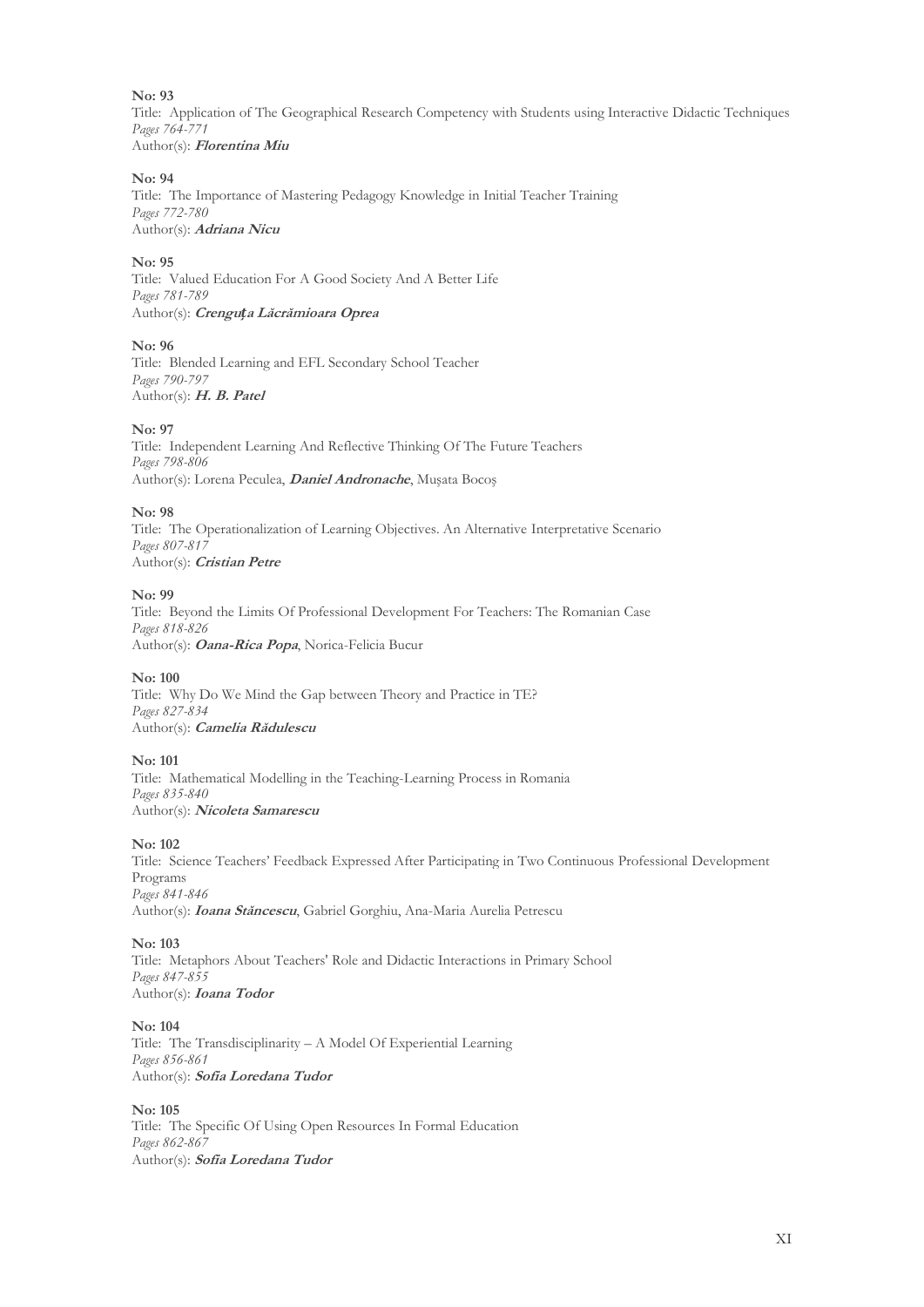Title: Competencies and Educational Objectives in HR Management Education: The Ukrainian case study *Pages 868-875* Author(s): Nataliya Pylat, **Maura Striano**

#### **No: 107**

Title: Study on Improving the Technical Level of Athletes Practicing Ju-Jitsu *Pages 876-882* Author(s): Doru D. Galan, Gloria Rață, **Doru P. Galan**

#### **No: 108**

Title: Correlation Between Speed and Height Jump in Junior Football Players *Pages 883-889* Author(s): **Carmen Gugu-Gramnatopol**, Ștefan Ochiotan, Anca Ionescu, Dragoș Dăncescu

#### **No: 109**

Title: Experiential Learning Through Training Firm - Formative Valances and Personal Development Opportunities *Pages 890-896* Author(s): Andreea Luciana Ion, & **Mirela Cristina Negreanu**

#### **No: 110**

Title: Students' Perception Concerning the Career Counselling Programs *Pages 897-907* Author(s): Claudia Crisan, Ion Albulescu, **Alexandra Oltean**

#### **No: 111**

Title: Tendencies in The Career Planning Of Students *Pages 908-915* Author(s): Cristian Vasile Doicin, **Sorina Chircu**

#### **No: 112**

Title: Competences needed by Class Masters in Counselling the Students *Pages 916-923* Author(s): **Dumitru Georgiana**

#### **No: 113**

Title: The Relation Between Fundamental Emotions and Occupational Stress In Educational Settings *Pages 924-931* Author(s): Ion Dumitru, & **Otilia Sanda Bersan**

#### **No: 114**

Title: An Approach Of Parenting Styles From The Perspective Of Transactional Analyze *Pages 932-937* Author(s): **Monica Moraru**

# **No: 115**

Title: Impact of the Career Counseling Services on Employability *Pages 938-945* Author(s): Camelia Staiculescu, & **Razvan Catalin Dobrea**

#### **No: 116**

Title: Creating Mosaics: How Professional Identities Can Emerge From Fragmented Careers *Pages 946-953* Author(s): **Silvia Zanazzi**

# **No: 117**

Title: Using Moocs as A Way To Enhance Learning *Pages 954-961* Author(s): **Sorina Chircu**

# **No: 118**

Title: The Formative Value Of Literary Texts To Students With Mental Disabilities *Pages 962-970* Author(s): **Margareta Cîrligeanu**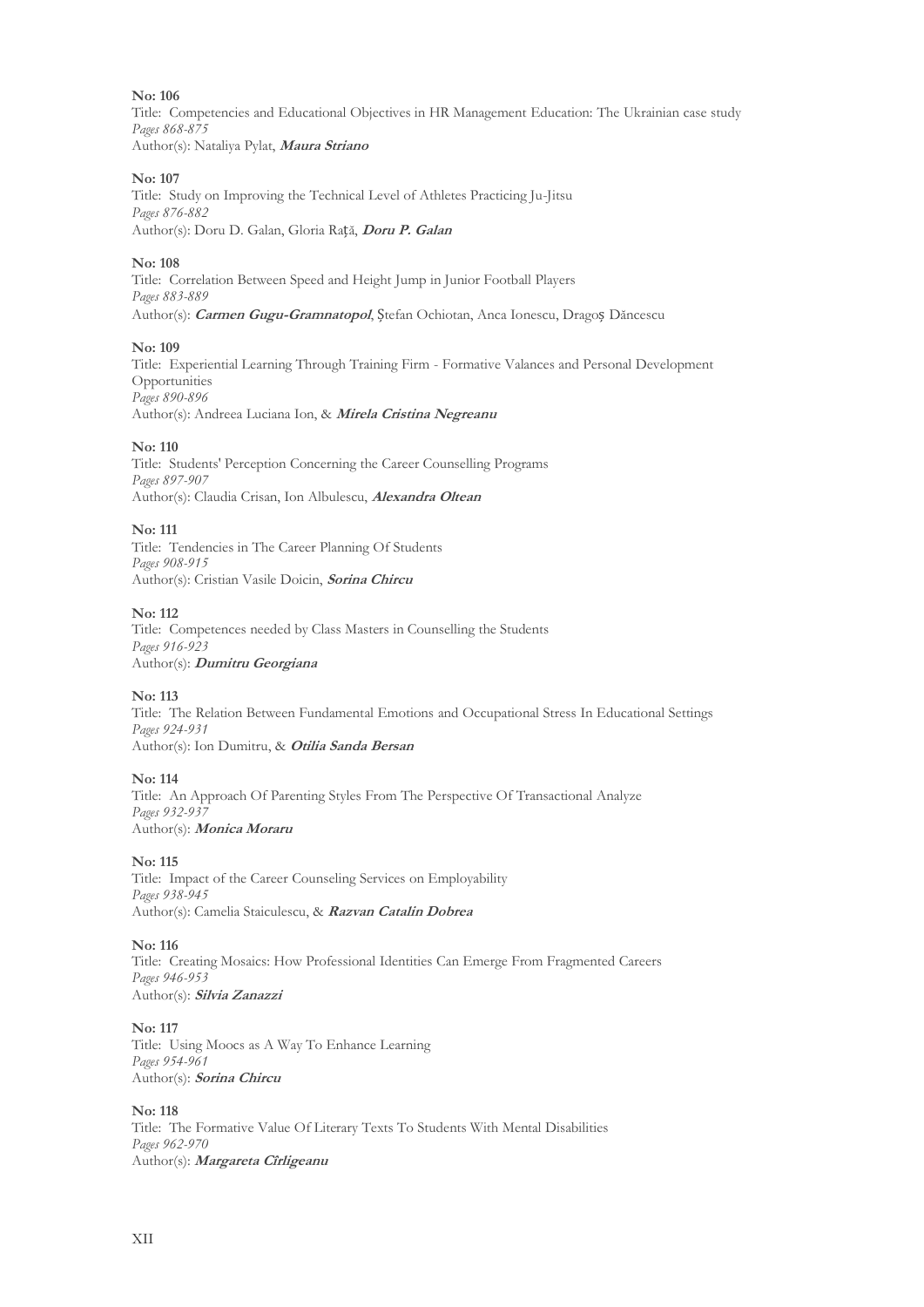Title: The Fulldome Documentary Film in The Contemporary Media and Education Context *Pages 971-977* Author(s): **Remus Petre Cirstea**

#### **No: 120**

Title: Methodological Issues Concerning the Use of Smart Board within the Biology Lessons *Pages 978-985*

Author(s): **Gabriela-Paula Petruţa**

# **No: 121**

Title: Metaphors in Foreign Language Teaching: English and Romanian Business Metaphors *Pages 986-991* Author(s): Giacomo Ferrari, **Liana Boca**

#### **No: 122**

Title: The Role of ICT in Education – Romanian Experience *Pages 992-999* Author(s): **Maria Goga**, Ana – Maria Grigoraș

#### **No: 123**

Title: Educational Use of Games: A Mobile Serious Game for History Education *Pages 1000-1007* Author(s): **Gamze Inan Kaya**, Evren Şar İşbilen

#### **No: 124**

Title: Project Management Information System Based on Web Technologies *Pages 1008-1015* Author(s): **Adrian Lupaşc**

#### **No: 125**

Title: Games As Student Groundwork For Business Management Training *Pages 1016-1024* Author(s): **Ionel-Bujorel Păvăloiu**

#### **No: 126**

Title: Leap Motion Technology In Learning *Pages 1025-1031* Author(s): **Ionel-Bujorel Păvăloiu**

#### **No: 127**

Title: Ontology Learning Applied In Education: A Case Of The New Testament *Pages 1032-1039* Author(s): Ramona Popa, Andrei Vasilateanu, **Maria Goga**

**No: 128**

Title: Culture-Bound Metaphors. A Corpus-Based Comparative Approach To English And Romanian Journalese *Pages 1040-1050* Author(s): **Teodora Popescu**

#### **No: 129**

Title: Improve Your Oral Communication Skills In English by Using Informal Synchronous Chat *Pages 1051-1058* Author(s): **Doina Popescu**, Mustafa Kurt

#### **No: 130**

Title: Avoidance of Ambiguity in the Process of Discourse Creation *Pages 1059-1066* Author(s): **Lesia Soldatova**

# **No: 131**

Title: The Identification of The Needs Of Teachers` Training For ICT *Pages 1067-1074* Author(s): **Aida Cornelia Stoian**

XIII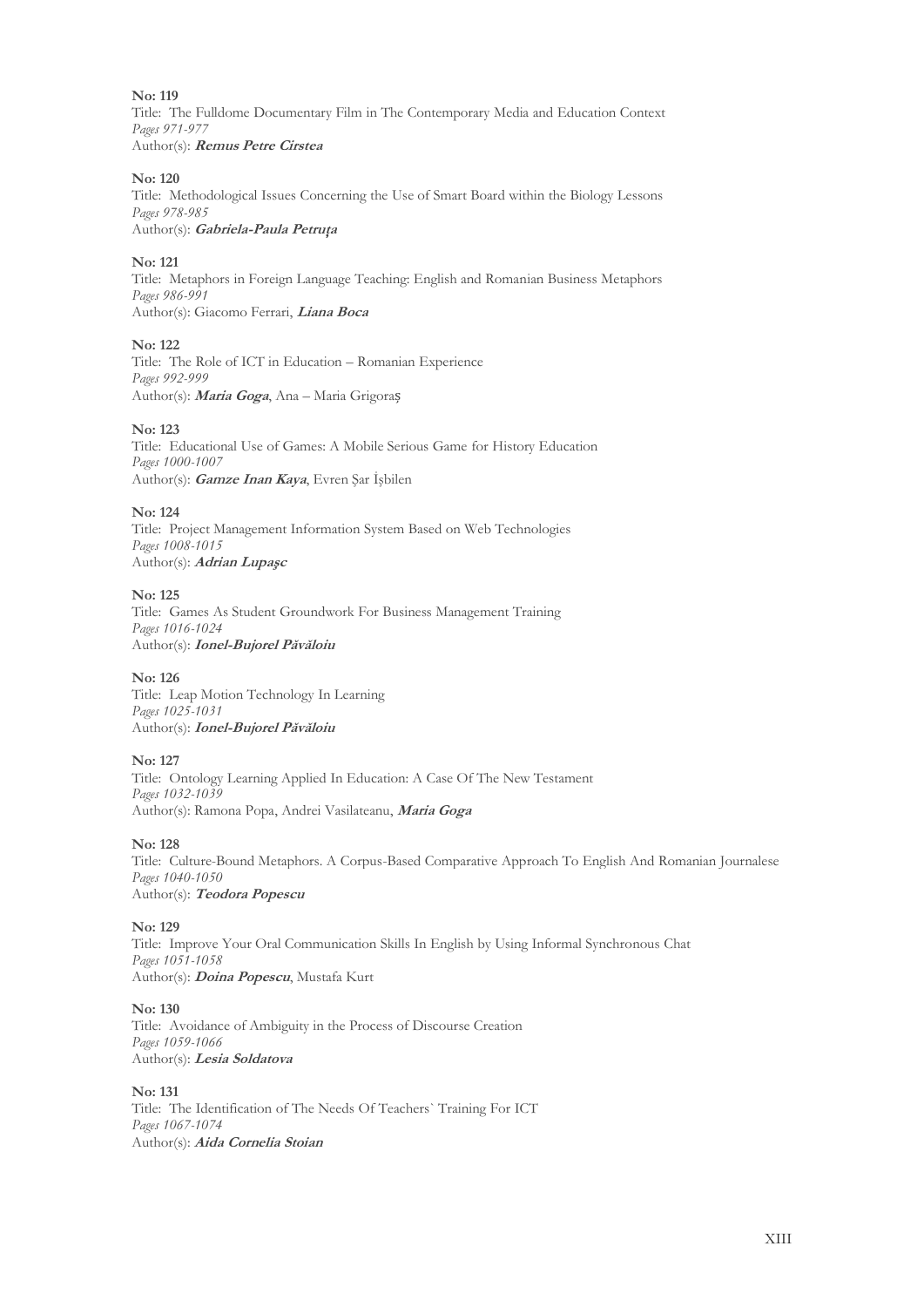**No: 132** Title: Students' Curricular Preferences for Computer-Based Instruction and Evaluation *Pages 1075-1082* Author(s): **Alexandru-Constantin Strungă**, Aida Cornelia Stoian

#### **No: 133**

Title: Secondary Education Teachers' Approach to Evaluation. Case Study *Pages 1083-1089* Author(s): **Gabriel Albu**

#### **No: 134**

Title: Predictors of Students' Academic Success *Pages 1090-1095* Author(s): **Valerica Anghelache**

#### **No: 135**

Title: Some Guiding Marks for Undertaking Constructivist Learning At Preschool Age *Pages 1096-1103* Author(s): **Valerica Anghelache**

#### **No: 136**

Title: Projective Methods in Assesing Family-School Relationship and Children Adapting Abilities *Pages 1104-1111* Author(s): **Andreea Laura Bădulescu**

#### **No: 137**

Title: The Management Of Learning Difficulties In Classroom *Pages 1112-1118* Author(s): **Karla Barth**, Cristina Florescu

#### **No: 138**

Title: Motivations Of Training For Teaching Career *Pages 1119-1127* Author(s): **Cristina - Corina Bentea**

#### **No: 139**

Title: Teacher Self-Efficacy, Teacher Burnout And Psychological Well-Being *Pages 1128-1135* Author(s): **Cristina - Corina Bentea**

#### **No: 140**

Title: School Motivation, Cognitive Strategies And Test Anxiety In The School Performance *Pages 1136-1145* Author(s): **Elena Bujorean**

#### **No: 141**

Title: A Lithuanian Case of Fostering Creativity within Academia: Students' Perceptions *Pages 1146-1154* Author(s): **Nijolė Burkšaitienė**

#### **No: 142**

Title: Perceived Parenting Styles and Identity Development in Preadolescence *Pages 1155-1163* Author(s): **Simona Butnaru**

# **No: 143**

Title: Mental Preparation For Competition In Heptathlon *Pages 1164-1169* Author(s): **Ionela Alina Cucui**

#### **No: 144**

Title: Perfectionism in High School Students, Academic Emotions, Real and Perceived Academic Achievement *Pages 1170-1178* Author(s): **Versavia Curelaru**\*, Georgeta Diac, Daniela Muntele Hendreș

# **No: 145**

Title: Child Abuse And Neglect In The Family *Pages 1179-1187*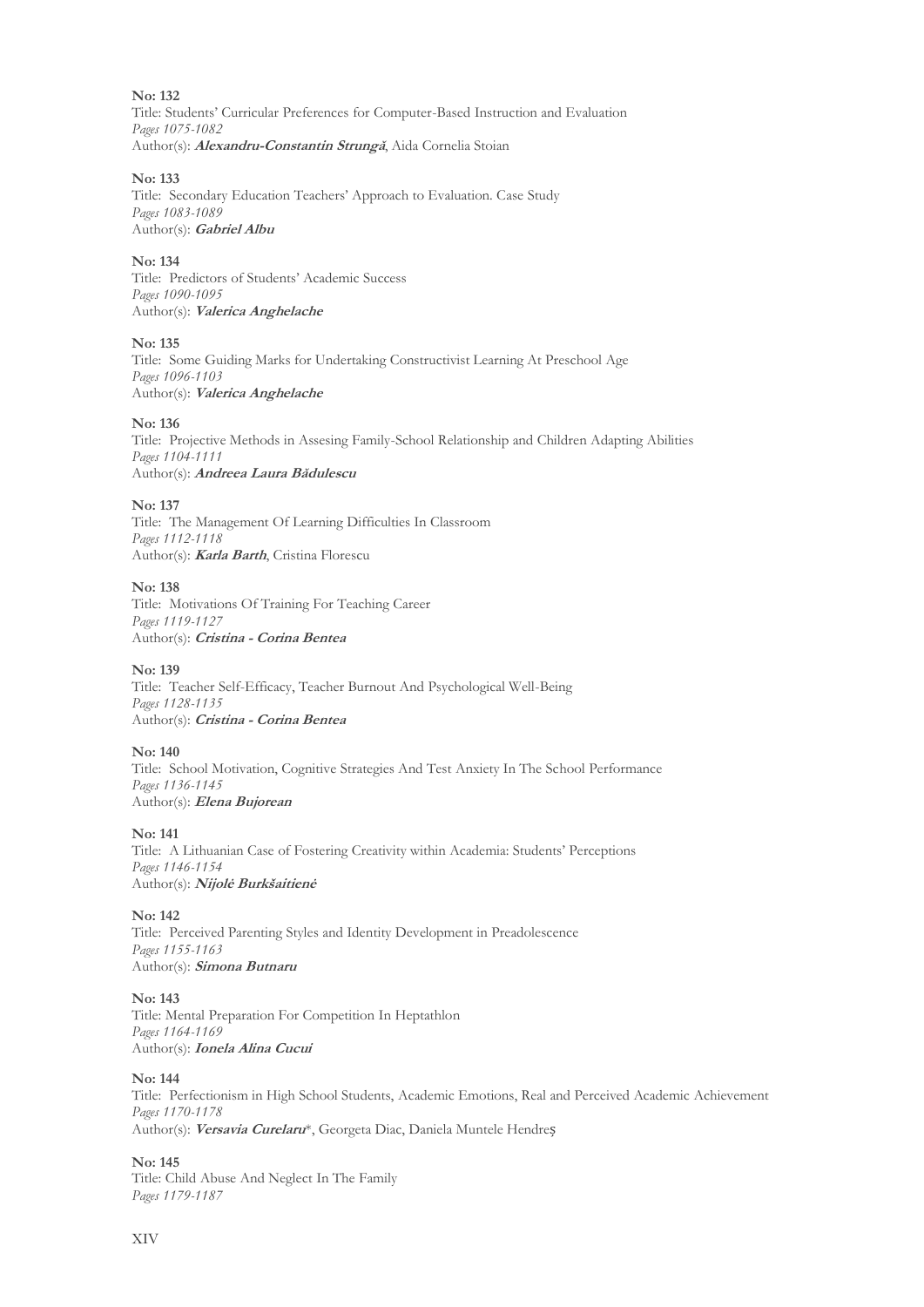Author(s): **Nadina Darie No: 146** Title: Psychological Particularities of Children at School Entry. Case Study in Romanian Schools *Pages 1188-1196* Author(s): Georgeta Diac, Versavia Curelaru, **Daniela Muntele Hendre***ș*

#### **No: 147**

Title: Successful School Child In A Form Of Special Protection *Pages 1197-1204* Author(s): **Ana-Maria Dumitrescu**

# **No: 148**

Title: Relations Between Goal Orientations, Academic And Teacher Self Efficacy In Predicting Achievement *Pages 1205-1214* Author(s): **Gamze Inan Kaya**

#### **No: 149**

Title: The Amelioration Of Socialization Through Communication, For Children In Family Homes *Pages 1215-1222* Author(s): Mihaela Gavrilă-Ardelean, & **Liviu Gavrilă-Ardelean**

# **No: 150**

Title: School, Family and Adaptation Difficulties *Pages 1223-1230* Author(s): **Popa Daniela**

#### **No: 151**

Title: Assessment And Stress in Students Majoring in Agriculture-Related Fields *Pages 1231-1239* Author(s): **Elena-Mirela Samfira**, Hasan Arslan

#### **No: 152**

Title: Identifying Life Satisfaction Among The Students From The University Of Bucharest *Pages 1240-1247* Author(s): Marina Cristina Sandu, Ruxandra Chirca, **Georgeta Pâni***ș***oar<sup>ă</sup>**

#### **No: 153**

Title: Educational Messages Seen Through A Child's Eye – A "Journey" Of Questions *Pages 1248-1261* Author(s): **Andreea-Diana Scoda**

#### **No: 154**

Title: The Disruptive Behaviour in Classroom. Students' opinion *Pages 1262-1268* Author(s): **Laura Simion**

#### **No: 155**

Title: The Education for Creativity May Lower the Students' Anxiety About the Future *Pages 1269-1273* Author(s): **Ioan Susnea**, Emilia Pecheanu, Luminita Dumitriu

#### **No: 156**

Title: Approaches To The Relationship Between Theacher And Parent With "Pronunced Personalities" *Pages 1274-1281* Author(s): **Gabriela Vancu**, Anca Egerău

#### **No: 157**

Title: Effects of Motor Stimulation Programs on Children with Down Syndrome Development *Pages 1282-1288* Author(s): **Camelia Voicu**, Bianca Chera-Ferrario

## **No: 158**

Title: On the Education of the Automotive Engineer Through Project-Based Approach *Pages 1289-1297* Author(s): **Adrian Clenci**, Rodica Niculescu, Cătălin Zaharia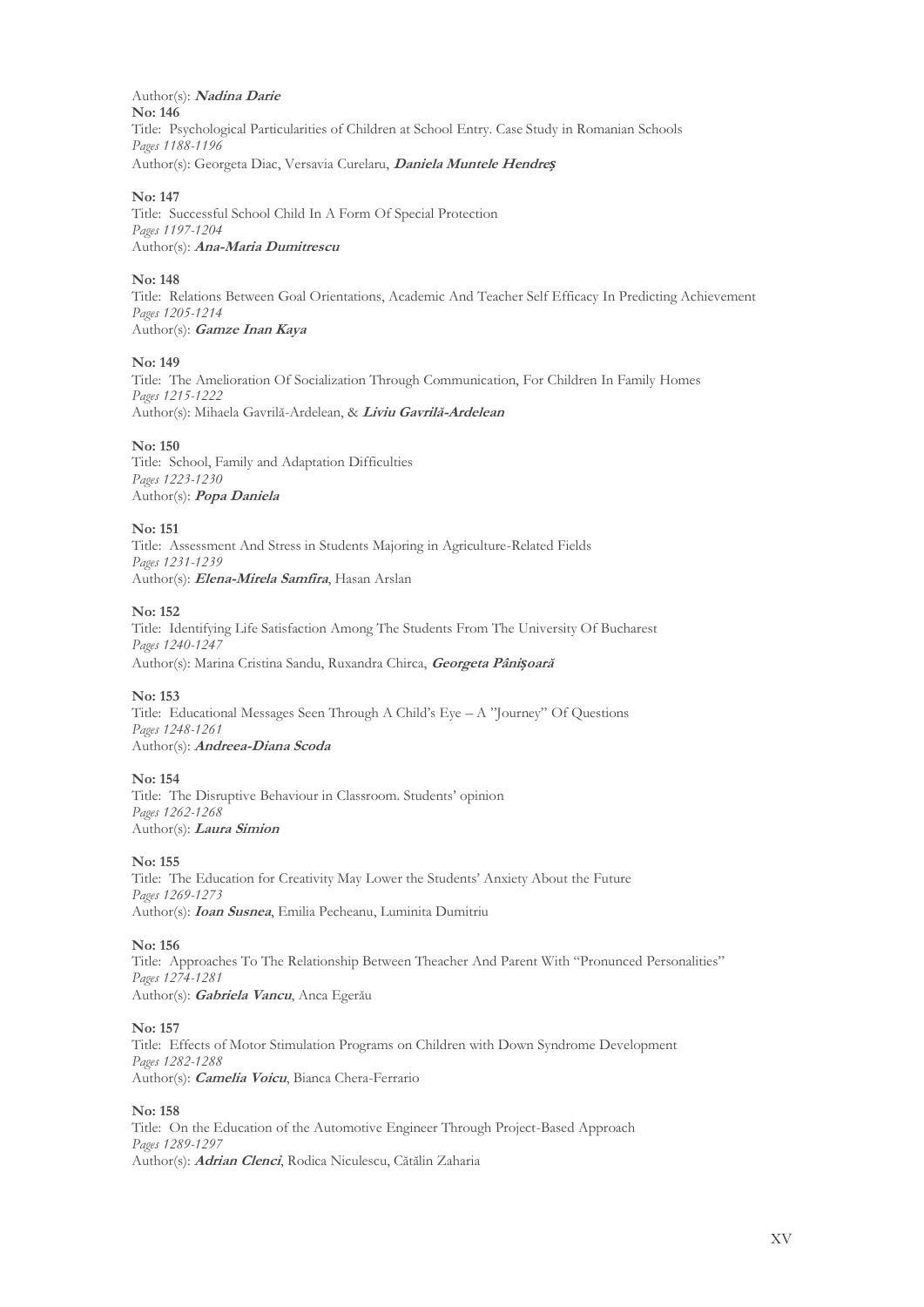**No: 159** Title: Energy Aware of Cloud Computing Development Using Cloud Simulators *Pages 1298-1305* Author(s): **Ionel Gordin**

#### **No: 160**

Title: Virtual Classroom and Coaching - Unexpectedly Good Combination *Pages 1306-1313* Author(s): Mariya Aleksandrova Ivanova, **Aneta Benkova Dimitrova**

#### **No: 161**

Title: Development of Economic Thinking of Students From Middle School Through Technological Education *Pages 1314-1319* Author(s): **Elena Manolescu**, Claudiu-Mihail Manolescu

#### **No: 162**

Title: Origami Used as a Corrective-Recuperative Method for Children with Mental Disabilities *Pages 1320-1328* Author(s): Maria-Elena Osiceanu, **Dalia-Sorina Eremia**

#### **No: 163**

Title: Theoretical Benchmarks and Practical Options Related to Teaching Career Formation and Development *Pages 1329-1336* Author(s): **Letitia Trif**, Cornel V. Igna

# **No: 164**

Title: The Mentoring, a Successful Way to Develop Skills, in the Modern Society *Pages 1337-1345* Author(s): **Victoria-Mihaela Brînzea**, Olimpia Oancea

#### **No: 165**

Title: Development of Parenting Skills By Implementing Strong Families Program *Pages 1346-1354* Author(s): **Maria Constantinescu**, Cornel Constantinescu, Cristina Dumitru

#### **No: 166**

Title: SWOT Analyze of Work Integration for People with Mental *Pages 1355-1362* Author(s): **Mihaela Gavrilă-Ardelean**

#### **No: 167**

Title: Methods of Demonstrating Concurrence Lines in A Tetrahedron *Pages 1363-1371* Author(s): **Costică Lupu**

#### **No: 168**

Title: Adult Training in Romania - Critical Analysis *Pages 1372-1379* Author(s): **Alexandru Robert Mihaila**, Monica Elisabeta Paduraru

#### **No: 169**

Title: Is Blended Learning a New Way to An Optimal Adult Education? *Pages 1380-1389* Author(s): Bogdan N. Nicolescu, Tiberiu Macarie, **Tudor C. Petrescu**

#### **No: 170**

Title: Community Regeneration Through Parents' Engagement for Education. A Moldavian Socio-Educational Experience *Pages 1390-1399* Author(s): **Andrei Pârvan**, Mihnea Preotesi

#### **No: 171**

Title: Adult Learning for New Job Skills Using Technology *Pages 1400-1407* Author(s): Ioana Porumb, **Sorina Chircu**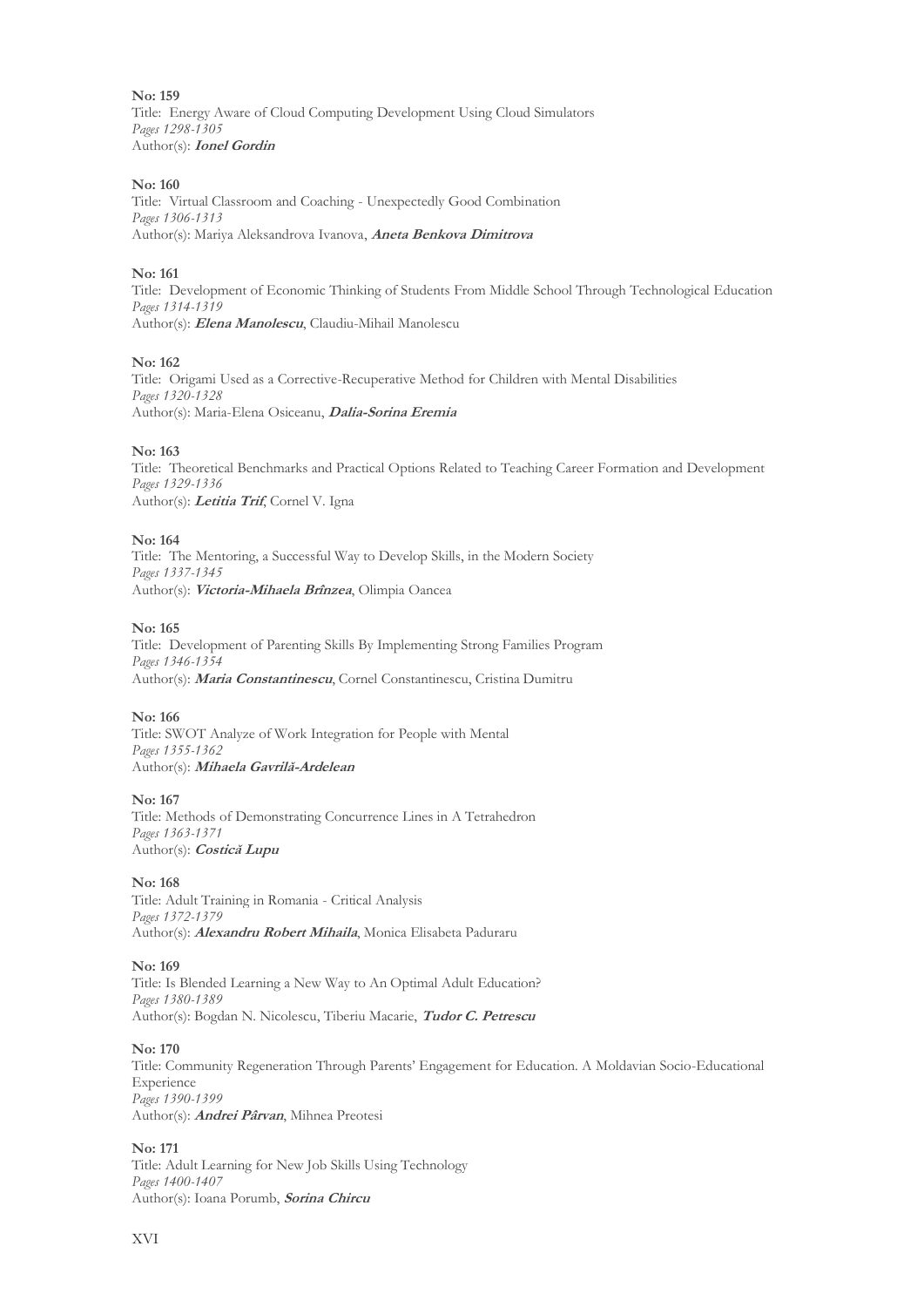**No: 172** Title: Students' Perception Of School And Educational Activities *Pages 1408-1414* Author(s): Oana Alina Bota, **Cristina Tulbure**

# **No: 173**

Title: New Perspectives of Physical Education with Integrated and Inclusive Education *Pages 1415-1422* Author(s): **Florin Cojanu**, Paul Visan

# **No: 174**

Title: New Perspectives to Develop Psychomotor Capacity for Romanian Children from Primary School *Pages 1423-1431* Author(s): **Florin Cojanu**, Paul Visan

# **No: 175**

Title: The Model of Actions in Atack for Juniors in Volleyball *Pages 1432-1438* Author(s): **Adin-Marian Cojocaru**, Marilena Cojocaru

#### **No: 176**

Title: Study of Physical Training Attained by Basketball Specific Means In High School *Pages 1439-1446* Author(s): **Alexandrina Mihaela Constantin**

#### **No: 177**

Title: Athletics Content in Primary School and The Role On Conditional Capacity Development *Pages 1447-1455* Author(s): **Alexandrina Mihaela Constantin**

# **No: 178**

Title: Effects Of Six-Week TRX Training On Physical Skills In Female Skier Students *Pages 1456-1460* Author(s): *Ioana Curițianu*, Andreea Cătănescu

# **No: 179**

Title: The Importance Of Video Analysis And Statistical Programs In Junior Football Training *Pages 1461-1469* Author(s): **Cosmin Felegeanu**, Gloria Rață

# **No: 180**

Title: The Physical Education Determinant of Children Social Integration *Pages 1470-1476* Author(s): Liliana Mihailescu,**Mirela Catrina**

**No: 181**

Title: Contributions In Leading Scientific Training Swimming *Pages 1477-1483* Author(s): Liliana Mihailescu, **Gîju (Dubiţ) Nicoleta**

#### **No: 182**

Title: Role Of Physical Therapy In Recovery Kinetic Ankle Sprains Level Volleyball Player *Pages 1484-1492* Author(s): **Florentina Nechita**, Silviu Gabriel Cioroiu, Adrian Vescan

# **No: 183**

Title: Study Regarding the General Level of Physical Training of Female Football Team *Pages 1493-1497* Author(s): **Iulian Pîrvulescu**

# **No: 184**

Title: Somatic evolution motor, perceţie and representation to children in athletics *Pages 1498-1505* Author(s): Bogdan Constantin Raţă, Marinela Raţă, **Gloria Raţă**

#### **No: 185**

Title: Efficiency Regarding The Specialists In The National Sports System In Romania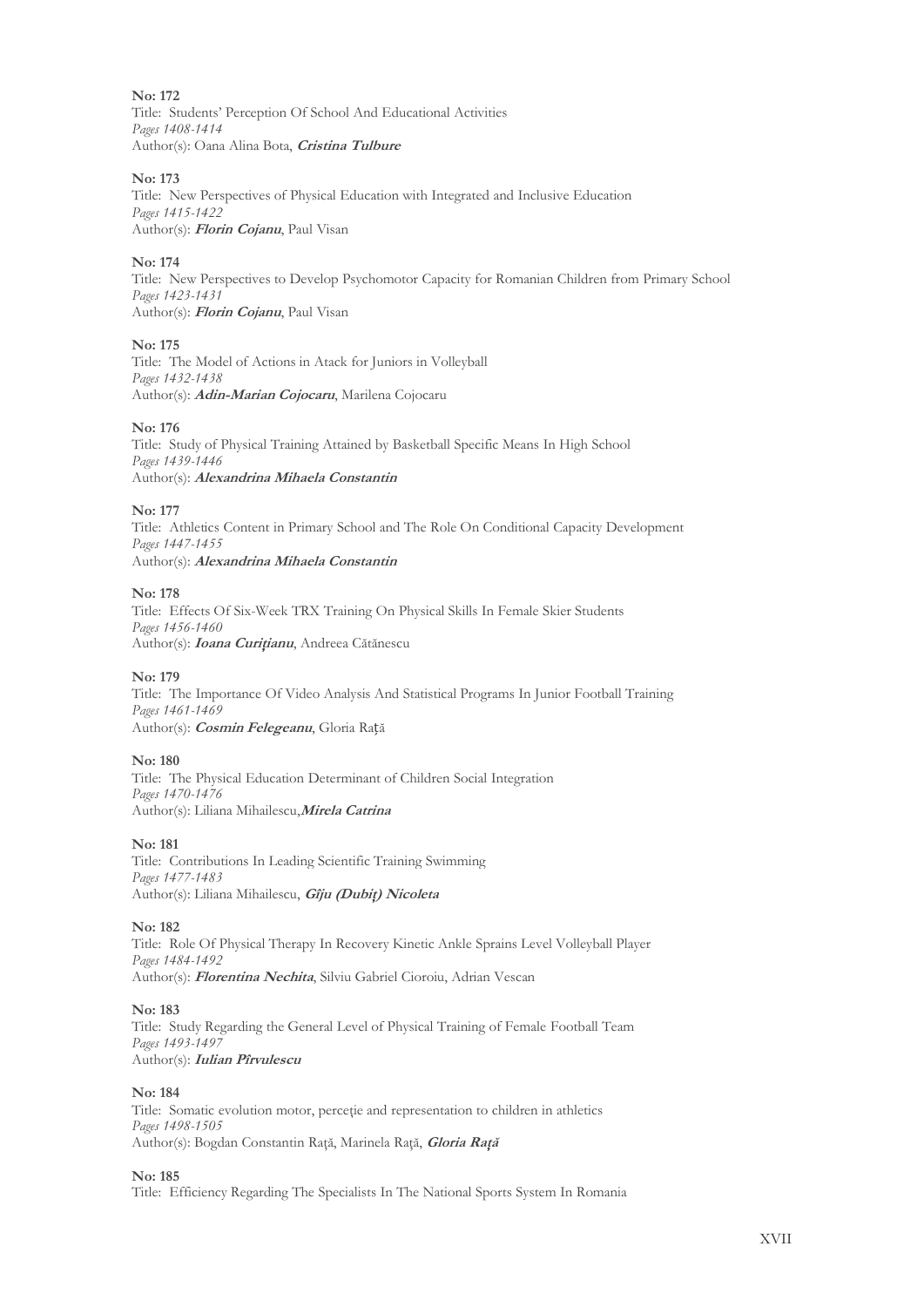*Pages 1506-1512* Author(s): **Daniel Rosu**

# **No: 186**

Title: Controversies Regarding The Sportsmen Access To National Championships Podium In Romania *Pages 1513-1519* Author(s): **Daniel Rosu**

#### **No: 187**

Title: Study On The Main Elements Which Determine Students To Practice Motion Activities *Pages 1520-1525* Author(s): **Maura Stancu**

#### **No: 188**

Title: Study On The Students Option Stability In Respect Of Some Motion Activities *Pages 1526-1532* Author(s): **Maura Stancu**

#### **No: 189**

Title: Evaluation Model for Physical Education at Preparatory Class *Pages 1533-1541* Author(s): Monica Stănescu, **Zoe Pîrliteanu**

#### **No: 190**

Title: Adult Motivation for Practicing Physical Activities in Academia *Pages 1542-1550* Author(s): **Daniela Aducovschi**, Remus Dumitrescu, Robert Sakizlian, Monica Sakizlian, Adrian Oţoiu, Mircea Slăvilă

#### **No: 191**

Title: Education for Health in the Context of Experiential Pedagogy *Pages 1551-1558* Author(s): **Gabriela Alina Anghel**, Camelia Delia Voicu

#### **No: 192**

Title: Management Of On Line Learning Platforms In Medical Education *Pages 1559-1569* Author(s): **Elena Taina Avramescu**, Daniel Marius Mitrache

#### **No: 193**

Title: Influences Of Practicing Leisure Sports Activities On Mental Health In Adult Population *Pages 1570-1581* Author(s): **Georgian Bădicu**, Wilhelm Robert Grosz, Lorand Balint

#### **No: 194**

Title: Study on Evolution of Body Mass Index in Dental Technologists *Pages 1582-1589* Author(s): **Claudia-Camelia Burcea**\*, Cosmin Medar, Viorel Perieanu, Radu Costea, Mădălina Malița, Camelia Ionescu, Mihai David, Liliana Burlibașa, Mihai Burlibașa, Luminița Georgescu

#### **No: 195**

Title: How Could Tai Ji Quan Improve Our Abilities? *Pages 1590-1596* Author(s): **Maria Butucea**

#### **No: 196**

Title: Is Happiness Determined By Individual's Well-Being? Proposing An Econometric Model on Happiness *Pages 1597-1604* Author(s): Stela Drăgulin, Mădălina Rucsanda, **Fulvia Anca Constantin**

#### **No: 197**

Title: Study About the Place of Sports Activities in Students' Free Time Budget *Pages 1605-1613* Author(s): Remus Dumitrescu, Alina Stoica, Daniela Aducovschi, Mihaela Ganciu, Robert Sakizlian, Dan Moise, Bogdan Gozu, Monica Sakizlian, Costinel Mihaiu, Marius Leştaru, Florin Liţoi, Monica Gulap, Cătălin Serban, Oana Ganciu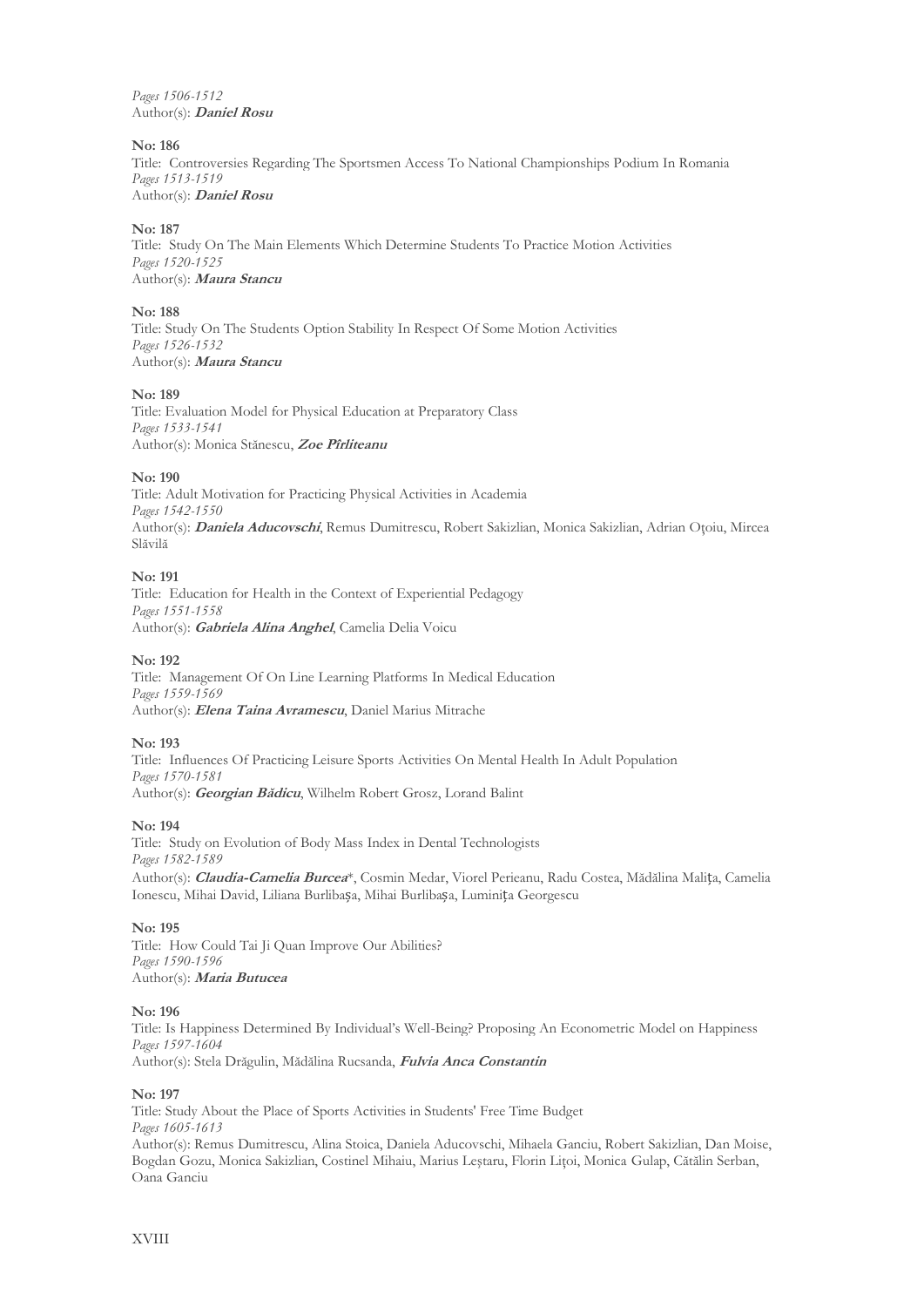Title: Students Life Abilities' Need in an Insecure World *Pages 1614-1621* Author(s): Simona Eftimie, **Alina Mărgări***ț***oiu**

#### **No: 199**

Title: Therapeutic Education and Health Promotion in Individuals with Neuropsychological Overload Syndrome *Pages 1622-1628*

Author(s): **Luminita Georgescu**, Mariana Tudor, Elena Ioana Iconaru, Manuela Ciucurel, Camelia Burcea, Cosmin Medar, Constantin Ciucurel

#### **No: 200**

Title: Education For Health Food By Biological And Natural Sciences And Romanian Traditions *Pages 1629-1639* Author(s): **Mariana Iancu**

#### **No: 201**

Title: Gratitude Journal: Comparative Content Analyse for License and Master Students *Pages 1640-1647* Author(s): Alina Mărgărițoiu, **Simona Eftimie**

#### **No: 202**

Title: Physiotherapy Following Breast Surgery for Cancer *Pages 1648-1660* Author(s): **Dina-Magdalena Pu***ș***ca***ș*, Patriciu Achimaș- Cadariu, Cătălin Vlad, Augustin Moț, Simona Tache

#### **No: 203**

Title: Patient's Knowledge and Attitude Regarding Oral Cancer Screening in Dental Practice *Pages 1661-1666* Author(s): **Gheorghe Raftu**

#### **No: 204**

Title: A Study on the Dietary Behavior in School-aged Children *Pages 1667-1675* Author(s): C. Scurt, **Mădălina Doini***ț***a Scurt**

#### **No: 205**

Title: Body Mass Index at Puberty Schoolchildren in Romania, Urban Areas *Pages 1676-1685* Author(s): **Mădălina Doini***ț***a Scurt**, L. Balint, L. Rogozea, C. Scurt

#### **No: 206**

Title: A Case Study of Occupational Therapy in Acute Myocardial Infarction Patient *Pages 1686-1693* Author(s): **Mariana Tudor**, Elena Ioana Iconaru, Manuela Ciucurel, Constantin Ciucurel

#### **No: 207**

Title: New Challenges in the Educational Systems – The Implementation of European Projects *Pages 1694-1701* Author(s): **Simona Mioara Marin**

#### **No: 208**

Title: A CLIL Model for Primary Schools *Pages 1702-1707* Author(s): **Adriana Lazar**

# **No: 209**

Title: Techniques for Introducing CLIL in Primary Schools *Pages 1708-1715* Author(s): **Adriana Lazar**

# **No: 210**

Title: Early Childhood Education – Parents' Perceptions *Pages 1716-1723* Author(s): **Otilia Clipa**, Paula Gavriluță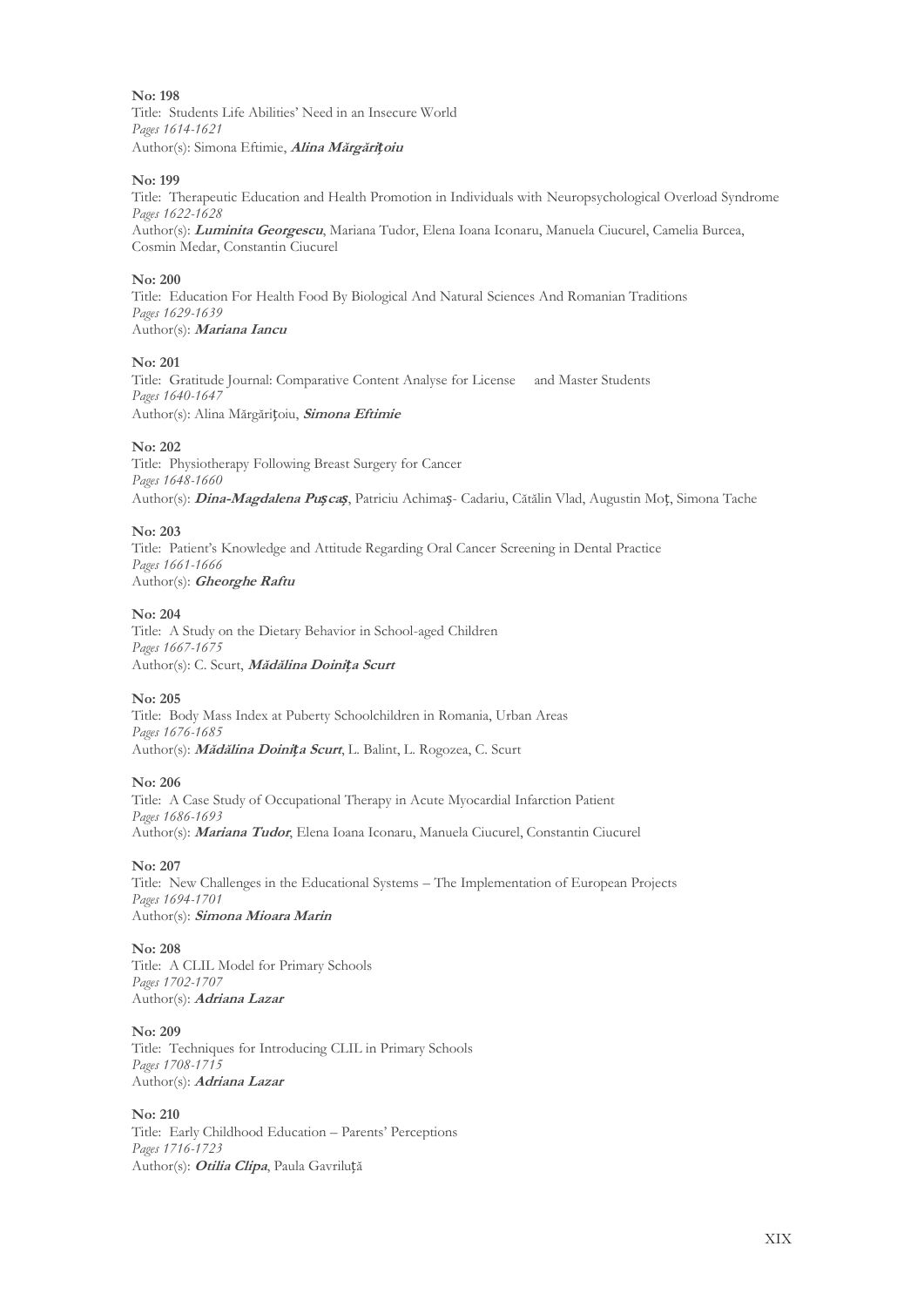**No: 211** Title: Development of Creativity In Primary School – Challenge And Possibilities *Pages 1724-1732* Author(s): **Otilia Clipa**, Valentina Juravle

# **No: 212**

Title: The Role Of Storytelling Activity In The Vocabulary Development Of The Pre-Schoolers *Pages 1733-1740* Author(s): **Cristina Loredana Bloju**, Ruxandra Viorela Stan

# **No: 213**

Title: Educational Biography as a Means of Critical Reflection *Pages 1741-1747* Author(s): **George A. Koulaouzides**

# **No: 214**

Title: Determinants Parameters Of Figure Skating Jump *Pages 1748-1755* Author(s): Carmen Gugu-Gramnatopol, **Anca Ionescu**, Ștefan Ochiotan, Dragoș Dăncescu

# **No: 215**

Title: Experimentation Exercises to Achieve Specific Physical Preparation Handball Teams to Performance *Pages 1756-1762* Author(s): **Ion Mihăilă**

# **No: 216**

Title: The Emotional Dimension as Part Of Pre-Service Teacher Training Programmes *Pages 1763-1770* Author(s): **Alexandrina Mihaela Popescu**, Remus Florentin Mogonea

# **No: 217**

Title: Evidence - Based Approaches Of Curriculum Implementantion. Some Grass-Roots Exemples *Pages 1771-1777* Author(s): **Laura Elena Căpi***ț***<sup>ă</sup>**

# **No: 218**

Title: Physical Therapy in Poor Peripheral Circulation or in Peripheral Circulatory Failure *Pages 1778-1785* Author(s): **Florentina Cristea**

# **No: 219**

Title: Developing Psychomotor Skills in the Case of Autistic Students *Pages 1786-1794* Author(s): **Iuliana Barna**

#### **No: 220**

Title: Elements of Cultural Identity in Pre-School Education *Pages 1795-1802* Author(s): **Mihai Braslasu**

# **No: 221**

Title: Integrating Reading And Reading Skills In The Romanian Curricula – A Case-Study *Pages 1803-1810* Author(s): **Corina-Amelia Georgescu**

#### **No: 222**

Title: Strategies for approaching conflict management in school organization *Pages 1811-1818* Author(s): **Claudiu Langa**

# **No: 223**

Title: Metaphors Role In The CSR (Corporate Social Responsibility) Campaigns *Pages 1819-1827* Author(s): Maria Mureşan, **Carmen Adina Pastiu**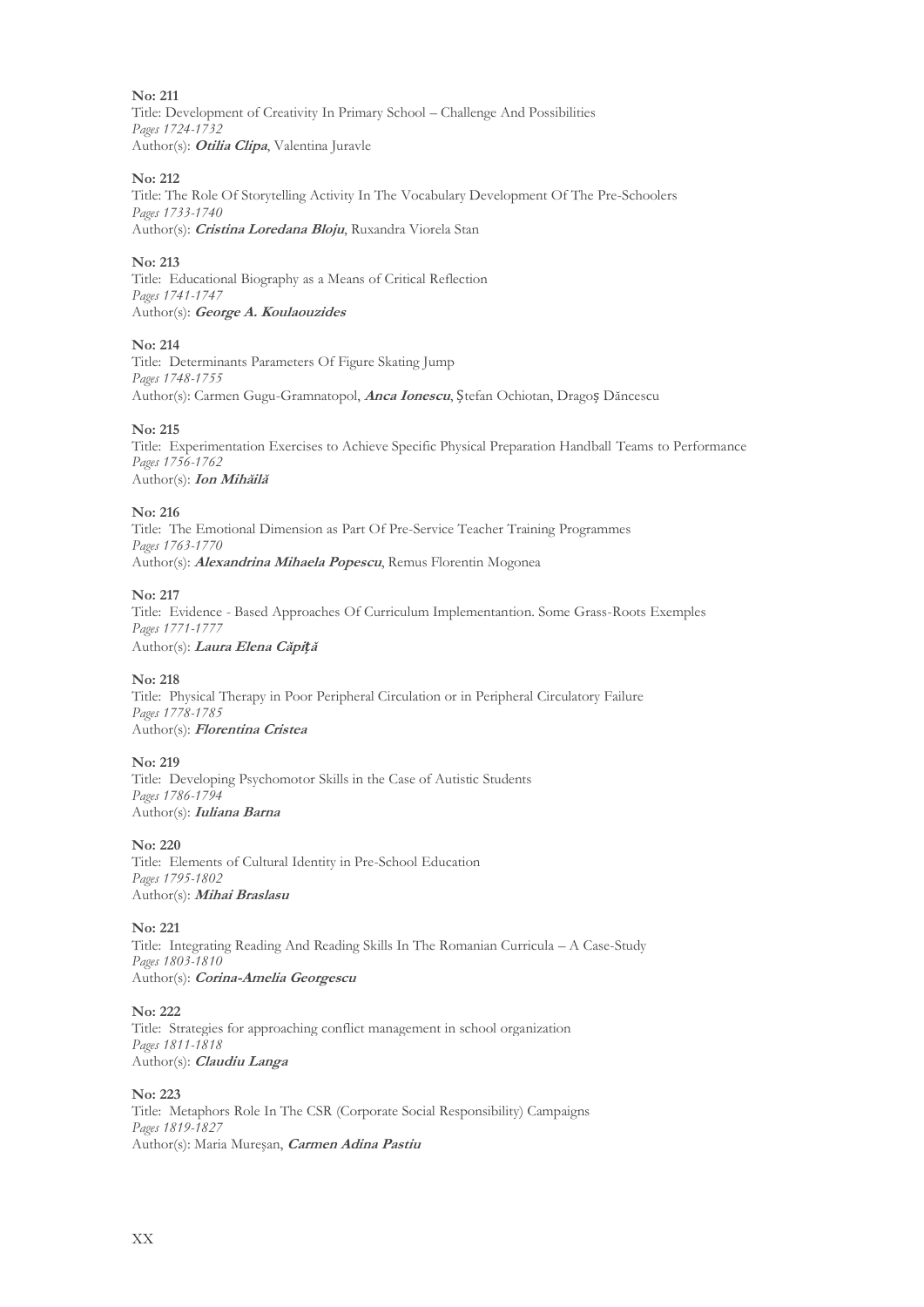Title: Methodical Aspects of Teaching Literature for Pedagogy of Preschool /Primary Education Students *Pages 1828-1836* Author(s): **Ileana Silvia Ciornei**, Marius Valeriu Grecu

# **No: 225**

Title: Contributions in Leading Scientific Training Swimming *Pages 1837-1841* Author(s): **Nicoleta Samarescu**

# **No: 226**

Title: Social Media – New Form Of Learning Community *Pages 1842-1850* Author(s): **Daniela Popa**, Mihaela Voinea

# **No: 227**

Title: Emotional Intelligence, Emotional Skills and Social Skills at School Age *Pages 1851-1858* Author(s): Claudiu Eduard Ionescu

# **No: 228**

Title: Self-Image and Self-Confidence, As Factors Facilitators of Communication to Small Schoolchildren *Pages 1859-1865* Author(s): **Claudiu Eduard Ionescu**

#### **No: 229**

Title: Teaching Methods that Can Be Applied to Form Concepts of Natural Sciences *Pages 1866-1876* Author(s): **Gabriela-Paula Petruţa**

# **No: 230**

Title: The Sour Grapes Effect in Youth Career Counselling *Pages 1877-1882* Author(s): **Dana Balas Timar**, Mustafa Aslan

# **No: 231**

Title: A Systems Theory Framework Approach to Dynamic Relationships in Youth Career Counselling *Pages 1883-1888* Author(s): **Dana Balas Timar**, Mustafa Aslan

# **No: 232**

Title: E-Learning for Foreign Languages *Pages 1889-1894* Author(s): **Cristina Ana Lemnaru**

#### **No: 233**

Title: Students Concern of ICT Implementation in the Classroom *Pages 1895-1900* Author(s): **Cristina Ana Lemnaru**

# **No: 234**

Title: Ways to Increase Tennis Players' Motivation *Pages 1901-1907* Author(s): **Traian Ionut Mercea**

#### **No: 235**

Title: Ways of Developing Tourism with The Help of Sports Activities *Pages 1908-1914* Author(s): **Traian Ionut Mercea**

#### **No: 236**

Title: Strategies For Achieving Psychological Training At University Men's Basketball Teams *Pages 1915-1920* Author(s): **Julien Leonard Fleancu**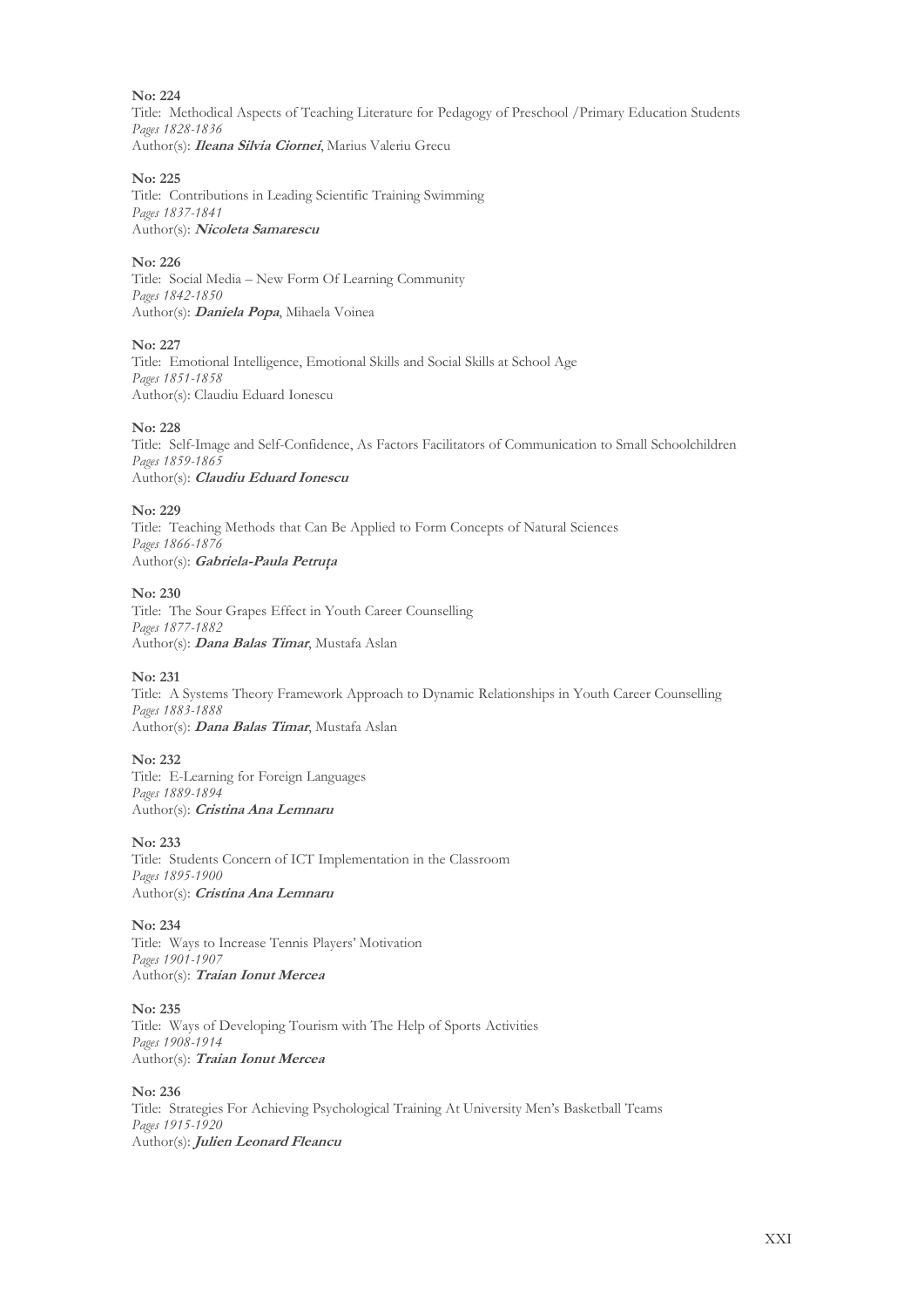Title: Analysis of management strategies of BCM U Pitești National League basketball team *Pages 1921-1927* Author(s): **Julien Leonard Fleancu**

# **No: 238**

Title: The Road From School To Real Life: Entrepreneurial Behaviour Among Romanian Students *Pages 1928-1938*

Author(s): **Amalia Du***ț***u**, Mihaela Diaconu, Bogdan Georgescu

# **No: 239**

Title: Enhancing Employability of Graduates in Engineering *Pages 1939-1944* Author(s): Simona Găbureanu, **Laura Serbănescu**

# **No: 240**

Title: Self-Regulated Learning and Academic Success *Pages 1945-1952* Author(s): **Mihaela Păi***ș***i Lăzărescu**

# **No: 241**

Title: Interpersonal Cognitive Problem-Solving and Social Self-Efficacy in Children *Pages 1953-1959* Author(s): **Maria Magdalena Stan**

# **No: 242**

Title: The Dynamics of Motivational Factors in The Didactic Career Development *Pages 1960-1966* Author(s): **Maria Magdalena Stan**

# **No: 243**

Title: The Environmental Impact of Danube's Pollution with Heavy Metals *Pages 1967-1974* Author(s): Amelitta Legendi, **Corina Frăsineanu**

#### **No: 244**

Title: Making Learning Science Fun through Web2.0 Technologies: A Qualitative Study in Romania *Pages 1975-1983* Author(s): **Georgeta Chirleşan**, Dumitru Chirleşan

# **No: 245**

Title: Working with Multicultural Groups: A Culture and Ethnicity Case Study in Romania *Pages 1984-1991* Author(s): **Georgeta Chirleşan**, Dumitru Chirleşan

**No: 246**

Title: Didactic Communication in Primay School *Pages 1992-1997* Author(s): **Ileana Gurlui**

#### **No: 247**

Title: Cultivation Of The Pupils`Speech While Achieving Teaching-Learning Objectives Of History *Pages 1998-2005* Author(s): **Florentina Bucuroiu**, Mădălina Țibrian Cuceanu

#### **No: 248**

Title: Creating Productive Communicative Contexts With The Foreign Students *Pages 2006-2011* Author(s): **Florentina Bucuroiu**

#### **No: 249**

Title: Study On The Management Of Communication Relationships In Some School Organizations *Pages 2012-2018* Author(s): **Liliana Ezechil**, Petruța Coman